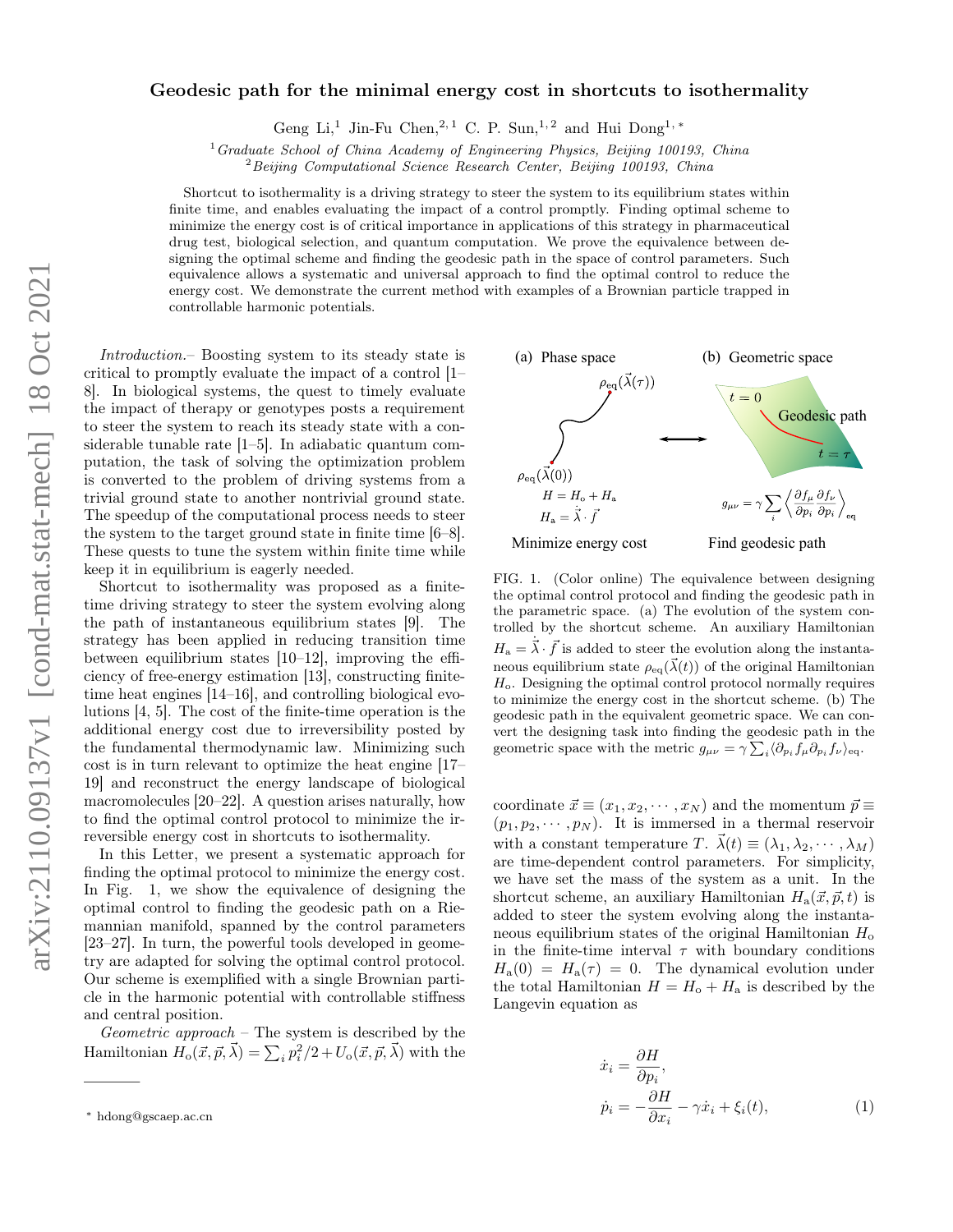where  $\gamma$  is the dissipation rate and  $\vec{\xi} \equiv (\xi_1, \xi_2, \cdots, \xi_N)$ are random variables of the Gaussian white noise. The evolution equation of the system distribution  $\rho(\vec{x}, \vec{p}, t) = \delta(\vec{x} - \vec{x}(t))\delta(\vec{p} - \vec{p}(t))$  for a trajectory  $[\vec{x}(t), \vec{p}(t)]$  is described by the Liouville equation as  $\partial_t \rho = -\sum_i [\partial_{x_i}(\dot{x}_i \rho) + \partial_{p_i}(\dot{p}_i \rho)].$  By averaging over different noise realizations  $[\vec{\xi}(t)],$ we obtain the evolution of the observable probability distribution  $P(\vec{x}, \vec{p}, t) \equiv \langle \rho(\vec{x}, \vec{p}, t) \rangle_{\vec{\xi}}$ ability distribution  $P(\vec{x}, \vec{p}, t) \equiv \langle \rho(\vec{x}, \vec{p}, t) \rangle_{\vec{\xi}} = \iint D[\vec{x}(t)]D[\vec{p}(t)]\mathcal{S}[\vec{x}(t), \vec{p}(t)]\delta(\vec{x} - \vec{x}(t))\delta(\vec{p} - \vec{p}(t))$ as [28]

$$
\frac{\partial P}{\partial t} = \sum_{i} \left[ -\frac{\partial}{\partial x_i} (\frac{\partial H}{\partial p_i} P) + \frac{\partial}{\partial p_i} (\frac{\partial H}{\partial x_i} P + \gamma \frac{\partial H}{\partial p_i} P) + \frac{\gamma}{\beta} \frac{\partial^2 P}{\partial p_i^2} \right],\tag{2}
$$

where  $\beta \equiv 1/(k_{\rm B}T)$  is the inverse temperature with the Boltzmann constant  $k_{\text{B}}$ . Here  $\mathscr{T}[\vec{x}(t), \vec{p}(t)]$  is the probability of the trajectory  $[\vec{x}(t), \vec{p}(t)]$  associated with a noise realization  $[\vec{\xi}(t)]$  [29]. To ensure the instantaneous equilibrium distribution

$$
P(\vec{x}, \vec{p}, t) = P_{\text{eq}}(\vec{x}, \vec{p}, \vec{\lambda}) = e^{\beta [F(\vec{\lambda}) - H_o(\vec{x}, \vec{p}, \vec{\lambda})]}, \quad (3)
$$

the auxiliary Hamiltonian is proved [9] to have the form  $H_a(\vec{x}, \vec{p}, t) = \dot{\vec{\lambda}} \cdot \vec{f}(\vec{x}, \vec{p}, \vec{\lambda})$  with  $\vec{f}(\vec{x}, \vec{p}, \vec{\lambda})$  satisfying

$$
\sum_{i} \left[\frac{\gamma}{\beta} \frac{\partial^2 f_{\mu}}{\partial p_i^2} - \gamma p_i \frac{\partial f_{\mu}}{\partial p_i} + \frac{\partial f_{\mu}}{\partial p_i} \frac{\partial U_{\text{o}}}{\partial x_i} - p_i \frac{\partial f_{\mu}}{\partial x_i}\right] = \frac{dF}{d\lambda_{\mu}} - \frac{\partial U_{\text{o}}}{\partial \lambda_{\mu}},\tag{4}
$$

where  $F \equiv -\beta^{-1} \ln[\iint d\vec{x} d\vec{p} \exp(-\beta H_o)]$  is the free energy. The boundary conditions are presented explicitly as  $\dot{\vec{\lambda}}(0) = \dot{\vec{\lambda}}(\tau) = 0.$ 

The cost of the energy in the shortcut scheme is evaluated by the average work  $W = \langle \int_0^{\tau} dt \partial_t H \rangle_{\vec{\xi}}$  [30–33], explicitly as

$$
W = \Delta F + \gamma \sum_{i} \int_{0}^{\tau} dt \iint d\vec{x} d\vec{p} \left(\frac{\partial H_{\rm a}}{\partial p_{i}}\right)^{2} P_{\rm eq}, \quad (5)
$$

where  $\Delta F = F(\vec{\lambda}(\tau)) - F(\vec{\lambda}(0))$  is the free energy difference. Detailed derivation of Eq. (5) is presented in the supplementary materials [28]. To consider the finite-time effect, we define the irreversible work  $W_{irr} \equiv W - \Delta F$ , which follows

$$
W_{\rm irr} = \gamma \sum_{\mu\nu i} \int_0^{\tau} dt \dot{\lambda}_{\mu} \dot{\lambda}_{\nu} \left\langle \frac{\partial f_{\mu}}{\partial p_i} \frac{\partial f_{\nu}}{\partial p_i} \right\rangle_{\rm eq}, \tag{6}
$$

with  $\langle \cdot \rangle_{\text{eq}} = \iint d\vec{x} d\vec{p} [\cdot] P_{\text{eq}}$ . It follows from Eq. (6) that the integrand scales as  $\tau^{-2}$  through reducing the time  $s \equiv$  $t/\tau$ , which results in the  $1/\tau$  scaling [23] of the irreversible work, i.e,  $W_{irr} \propto 1/\tau$ . Such a  $1/\tau$  scaling, predicted in various finite-time studies [18, 34–43], was recently verified for the ideal gas system [44] at the long-time limit. It is worth noting that in the shortcut scheme the current scaling is valid for any duration time  $\tau$  with no requirement of the long-time limit [23, 25, 41, 45, 46].

In the space of the control parameters  $\vec{\lambda}$ , we define a positive semi-definite metric

$$
g_{\mu\nu} = \gamma \sum_{i} \left\langle \frac{\partial f_{\mu}}{\partial p_{i}} \frac{\partial f_{\nu}}{\partial p_{i}} \right\rangle_{\text{eq}}, \tag{7}
$$

whose positive semi-definiteness is proved in the supplementary materials [28]. With this metric, the length of a curve in the current geometric space is characterized via the thermodynamic length [23, 25–27, 45] as  $\mathcal{L} = \int_0^{\tau} dt \sum_{\mu\nu} \sqrt{\dot{\lambda}_{\mu} \dot{\lambda}_{\nu} g_{\mu\nu}},$  which provides a lower bound of the irreversible work  $W_{\text{irr}}$  as

$$
W_{\rm irr} \ge \frac{\mathcal{L}^2}{\tau}.\tag{8}
$$

The lower bound is reached with the optimal control scheme  $\vec{\lambda}(t)$   $(0 \lt t \lt \tau)$ , determined by the geodesic equation

$$
\ddot{\lambda}_{\mu} + \sum_{\nu\kappa} \Gamma^{\mu}_{\nu\kappa} \dot{\lambda}_{\nu} \dot{\lambda}_{\kappa} = 0, \tag{9}
$$

with the given boundary conditions  $\vec{\lambda}(0)$  and  $\vec{\lambda}(\tau)$ . Here the Christoffel symbol is defined as  $\Gamma^{\mu}_{\nu\kappa}$  =  $\frac{1}{2} \sum_{\iota} (g^{-1})_{\iota \mu} (\partial_{\lambda_{\kappa}} g_{\iota \nu} + \partial_{\lambda_{\nu}} g_{\iota \kappa} - \partial_{\lambda_{\iota}} g_{\nu \kappa}).$  For the case with the single control parameter  $\lambda(t)$ , the analytical solution [26] for Eq. (9) is obtained as  $\dot{\lambda}(t) = (\lambda(\tau) \lambda(0))g(\lambda(t))^{-1}/\int_0^{\tau}dt'g(\lambda(t'))^{-1}$ , with  $g = \gamma\langle(\partial_p f)^2\rangle$ . For the case with multiple parameters, the shooting method is an available option which treats the two-point boundary-value problem as an initial-value problem [47]. See the supplementary materials for details about the shooting method to our problems [28].

The strategy of current formalism is shown in Fig. 1. Firstly, we obtain the control operators  $\vec{f}(\vec{x}, \vec{p}, \vec{\lambda})$  in Fig. 1(a) by solving Eq. (4). Secondly, the metric  $g_{\mu\nu}$  in Fig. 1(b) for the parametric space is calculated via Eq. (7). Finally, the optimal control is obtained by solving the geodesic equation in Eq. (9). The current strategy provides an effective approach to find the optimal control to minimize the energy cost, i.e., the total work done during the shortcut-to-isothermal process. The strategy is illustrated through two examples with one or two control parameters as follows.

Brownian motion in the harmonic potential– The Brownian particle is trapped by the one-dimensional breathing harmonic potential with tunable stiffness  $\lambda(t)$ under the Hamiltonian  $H_o(x, p, \lambda) = p^2/2 + \lambda(t)x^2/2$ . Its auxiliary Hamiltonian was derived in Ref. [9] as  $H_a(x, p, t) = \lambda f(x, p, \lambda)$  with  $f = 1/(4\gamma\lambda)[(p - \gamma x)^2 +$  $\lambda x^2$ . The metric in Eq. (7) in this case reduces to [28]

$$
g = \frac{\lambda + \gamma^2}{4\gamma\beta\lambda^3}.\tag{10}
$$

And the lower bound of the irreversible work is reached by the protocol satisfying the geodesic equation  $\lambda +$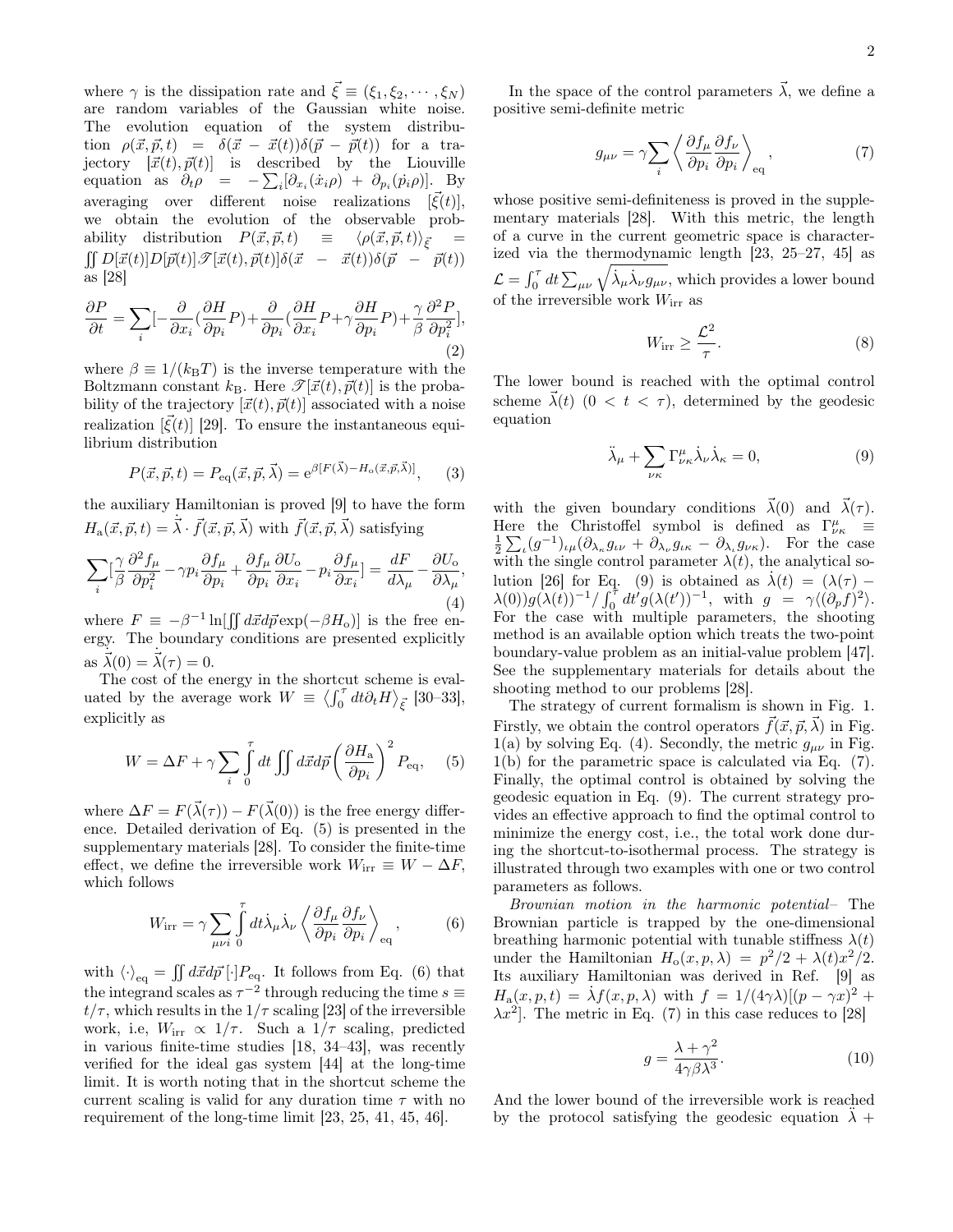$\lambda^2 \partial_{\lambda} g/(2g) = 0$ . The solution

$$
\lambda_{\rm gp}(t) = \frac{\sqrt{1 + 2\gamma^2 (m_{\rm s} - n_{\rm s} t/\tau)} + 1}{2(m_{\rm s} - n_{\rm s} t/\tau)},\tag{11}
$$

offers an optimal protocol to minimize the energy cost in the shortcut scheme. Here  $m_s = 1/\lambda(0) + \gamma^2/(2\lambda(0))$ and  $n_s = 1/\lambda(0) + \gamma^2/(2\lambda(0)) - 1/\lambda(\tau) - \gamma^2/(2\lambda(\tau))$  are constants for single control-parameter case. And the irreversible work of the geodesic protocol reaches its minimum  $W_{irr}^{min} = \int_0^{\tau} \lambda^2 g dt = n_s^2/\tau$ , which is consistent with the lower bound given by the thermodynamic length  $\mathcal{L} = \int_0^{\tau} \sqrt{\dot{\lambda}^2 gdt} = n_s$  through the relation  $W_{irr}^{\min} = \mathcal{L}^2/\tau$ .  $\sqrt{ }$ Underdamped Brownian motion with two control pa-

rameters –We consider a Brownian particle moving in the one-dimensional harmonic potential with Hamiltonian  $H_0(x, p, \lambda) = p^2/2 + \lambda_1 x^2/2 - \lambda_2 x$ . The auxiliary Hamiltonian for the shortcut scheme takes the form [28]  $H_a(x, p, t) = \sum_{\mu=1}^2 \dot{\lambda}_{\mu} f_{\mu}(x, p, \lambda_1, \lambda_2)$  with

$$
f_1 = \frac{(p - \gamma x)^2 + \lambda_1 x^2}{4\gamma \lambda_1} - \frac{\lambda_2 p}{2\lambda_1^2} + (\frac{\gamma \lambda_2}{2\lambda_1^2} - \frac{\lambda_2}{2\gamma \lambda_1})x, f_2 = \frac{p}{\lambda_1} - \frac{\gamma x}{\lambda_1}.
$$
 (12)

The metric in Eq. (7) for the control parameters  $\vec{\lambda}$  is obtained as

$$
g = \begin{pmatrix} \frac{1}{4\beta\gamma\lambda_1^2} + \frac{\gamma}{4\beta\lambda_1^3} + \frac{\gamma\lambda_2^2}{\lambda_1^4} & -\frac{\gamma\lambda_2}{\lambda_1^3} \\ -\frac{\gamma\lambda_2}{\lambda_1^3} & \frac{\gamma}{\lambda_1^2} \end{pmatrix} . \tag{13}
$$

The geodesic equation follows

$$
\ddot{\lambda}_1 - \frac{\dot{\lambda}_1^2 (3\gamma^2 + 2\lambda_1)}{2\lambda_1 (\gamma^2 + \lambda_1)} = 0,
$$
  

$$
\ddot{\lambda}_2 - \frac{2\dot{\lambda}_1 \dot{\lambda}_2}{\lambda_1} + \frac{\dot{\lambda}_1^2 \lambda_2 (\gamma^2 + 2\lambda_1)}{2\lambda_1^2 (\gamma^2 + \lambda_1)} = 0,
$$
 (14)

with the boundary conditions  $\vec{\lambda}(0)$  and  $\vec{\lambda}(\tau)$ .

The optimal scheme can be obtained by solving equations above using a general numerical method, i.e., the shooting method [47]. Here we firstly solve these equations numerically to provide a general perspective on our scheme. With the initial point  $\vec{\lambda}(0)$ , we choose an initial rate  $\vec{\lambda}(0+)$  and solve the geodesic equation with the Eular algorithm to obtain a trial solution  $\vec{\lambda}^{\text{tri}}(\tau)$ . Newton's method is utilized for updating the rate  $\vec{\lambda}(0+)$  to reduce the distance between the trial solution  $\vec{\lambda}^{\text{tri}}(\tau)$  and the target point  $\vec{\lambda}(\tau)$ . In the simulation, we have chosen the parameters  $\vec{\lambda}(0) = (1, 1), \vec{\lambda}(\tau) = (16, 2), k_{\text{B}}T = 1,$ and  $\gamma = 1$ . The geodesic path for the optimal control is illustrated as  $\vec{\lambda}^{\text{gp},n}(t)$  (triangles) in Fig. 2.

Fortunately, the analytical geodesic protocol for

Eq. (14) can be obtained as

$$
\dot{\lambda}_1 = \frac{w_b}{\tau} \sqrt{\frac{\lambda_1^3}{\lambda_1 + \gamma^2}},
$$
\n
$$
\frac{\lambda_2}{\lambda_1} = m_b t / \tau + n_b,
$$
\n(15)

where  $w_{\rm b} = -[2\sqrt{1+\gamma^2/\lambda_1} + \ln(\sqrt{1+\gamma^2/\lambda_1} -$ 1) –  $\ln(\sqrt{1 + \gamma^2/\lambda_1} + 1)$ ] $\big|_{\lambda_1(0)}^{\lambda_1(\tau)}$ ,  $m_b = (\lambda_2(\tau)\lambda_1(0) \lambda_2(0)\lambda_1(\tau)$   $/(\lambda_1(\tau)\lambda_1(0))$ , and  $n_\text{b} = \lambda_2(0)/\lambda_1(0)$  are constants. In Fig. 2, we show the match between the optimal control obtained from the numerical calculation  $\vec{\lambda}^{\text{gp},n}(t)$ (triangles) and the analytical solution  $\vec{\lambda}^{\text{gp},a}(t)$  (solid lines). For the comparison, we also show the protocol of the simple linear control  $\vec{\lambda}^{\text{lin}}(t) = (\vec{\lambda}(\tau) - \vec{\lambda}(0))t/\tau + \vec{\lambda}(0)$ .



FIG. 2. (Color online) Geodesic protocols for the control with two parameters. In the simulation, we have set the temperature and the dissipation rate as  $k_BT = 1$  and  $\gamma = 1$ . The parameters change from the initial point  $\vec{\lambda}(0)=(1, 1)$  to the final point  $\vec{\lambda}(\tau)$  = (16, 2). The triangles represent the numerical geodesic protocol  $\vec{\lambda}^{\text{gp},n}(t)$  while the solid lines represent the analytical geodesic protocol  $\vec{\lambda}^{\text{gp},a}(t)$ . The dash lines represent the linear protocol  $\vec{\lambda}^{\text{lin}}(t)$ . The numerical geodesic protocol (triangles) coincides well with the analytical geodesic protocol (solid lines).

To validate our results of optimization, we calculate the irreversible work for the single Brownian particle in the controllable harmonic potential with two control parameters by solving the Langevin equation (1) through the Euler algorithm [28, 48]. The average work is calculated by the ensemble average of the stochastic work over 10<sup>5</sup> stochastic trajectories. Details of the simulation are presented in the supplementary material [28]. In Fig. 3, we plot the irreversible work  $W_{irr}$  as a function of duration  $\tau \in \{0.1, 0.5, 1.0, 1.5, 2.0, 2.5, 3.0\}$  for both the geodesic path (red circles) and the simple linear control (blue squares). The geodesic protocol results in a lower irreversible work than that from the linear protocol. The black line shows the analytical results  $W_{irr}^{min} =$  $\mathcal{L}^2/\tau$ , where the thermodynamic length  $\mathcal L$  is calculated as  $\mathcal{L} = \int_0^{\tau} dt \sum_{\mu\nu} \sqrt{\dot{\lambda}_{\mu} \dot{\lambda}_{\nu} g_{\mu\nu}} = \sqrt{w_b^2/(4\beta\gamma) + \gamma m_b^2}$ . The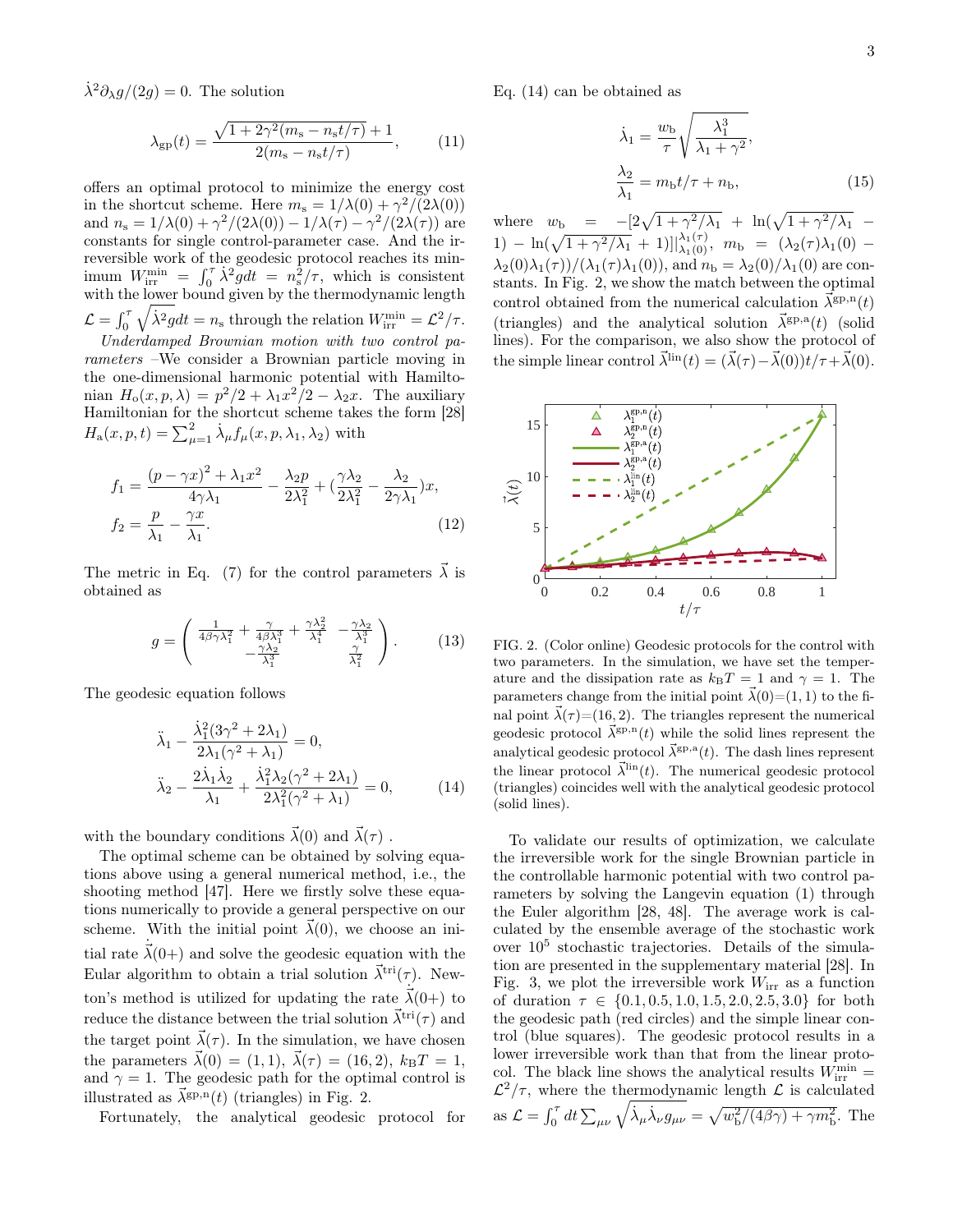

FIG. 3. (Color online) The irreversible work of the geodesic protocol (red circles) and the linear protocol (blue squares). The black line represents the theoretical lower bound given by the thermodynamic length, i.e., Eq. (8). We perform the simulation for different control duration  $\tau \in$  $\{0.1, 0.5, 1.0, 1.5, 2.0, 2.5, 3.0\}$ . The irreversible cost given by the geodesic protocol is lower than that from the linear protocol. And the lower bound given by the geodesic protocol matches the one given by the thermodynamic length.

simulation results match the lower bound presented by the thermodynamic length, illustrated by the coincide of the simulated results (red circles) with the theoretical line (black line). Figure 3 shows that the geodesic protocol can largely reduce the irreversible work, which therefore proves our findings about the geometric property of the control-parameter space in the shortcut scheme. Our findings simplify the procedure of finding the optimal control protocol in the shortcut scheme by applying the tools of Riemannian geometry.

- [1] D. Nichol, P. Jeavons, A. G. Fletcher, R. A. Bonomo, P. K. Maini, J. L. Paul, R. A. Gatenby, A. R. Anderson, and J. G. Scott, PLOS Comput. Biol. 11, e1004493 (2015).
- [2] N. Ahmad and Z. Mukhtar, Genomics 109, 494 (2017).
- [3] C. B. Ogbunugafor, C. S. Wylie, I. Diakite, D. M. Weinreich, and D. L. Hartl, PLOS Comput. Biol. 12, e1004710 (2016).
- [4] S. Iram, E. Dolson, J. Chiel, J. Pelesko, N. Krishnan, Özenç Güngör, B. Kuznets-Speck, S. Deffner, E. Ilker, J. G. Scott, and M. Hinczewski, Nat. Phys. 17, 135  $(2020).$
- [5] E. Ilker, Özenç Güngör, B. Kuznets-Speck, J. Chiel, S. Deffner, and M. Hinczewski, arXiv:2106.07130 (2021), arXiv:2106.07130 [cond-mat.stat-mech].
- [6] T. Albash and D. A. Lidar, Rev. Mod. Phys. 90, 015002 (2018).
- [7] K. Takahashi, J. Phys. Soc. Jpn. 88, 061002 (2019).
- [8] D. Guéry-Odelin, A. Ruschhaupt, A. Kiely, E. Torrontegui, S. Martínez-Garaot, and J. Muga, Rev. Mod. Phys. 91, 045001 (2019).
- [9] G. Li, H. T. Quan, and Z. C. Tu, Phys. Rev. E 96,

Conclusions.– In summary, we have provided a geometric approach to find the optimal control scheme to steer the evolution of the system along the path of instantaneous equilibrium states to reduce the energy cost. The proven equivalence between designing the optimal control and finding the geodesic path in the parametric space allows the application of the methods developed in Riemannian geometry to solve the optimization problem in thermodynamics. We have applied our approach into the Brownian particle system tuned by both one and two control parameters to find the optimal control for reducing energy cost. Analytical and numerical results have verified that the geodesic protocol can largely reduce the irreversible work in the shortcut scheme. Our strategy shall provide an effective tool to design the optimal finitetime control with the lowest energy cost.

Our results demonstrate that the optimal control with the minimal energy cost to transfer the system between equilibrium states is to steer the system evolving along the geodesic path. Once the initial and final equilibrium states are given, the geodesic path is determined by the geodesic equation (9) for the given system. The dynamics of the system is covered by the metric  $g_{\mu\nu}$  in Eq. (7) without the need to treat the system on a case-by-case basis. An intuitive determination of the performance of the controls is allowed with the proportional relation in Eq. (8) between the minimal energy cost and the square of the length of the geodesic path.

Acknowledgement.–This work is supported by the National Natural Science Foundation of China (NSFC) (Grants No. 12088101, No. 11534002, No. 11875049, No. U1930402, No. U1930403 and No. 12047549) and the National Basic Research Program of China (Grant No. 2016YFA0301201).

012144 (2017).

- [10] J. A. C. Albay, S. R. Wulaningrum, C. Kwon, P.-Y. Lai, and Y. Jun, Phys. Rev. Research 1, 033122 (2019).
- [11] J. A. C. Albay, P.-Y. Lai, and Y. Jun, Appl. Phys. Lett. 116, 103706 (2020).
- [12] J. A. C. Albay, C. Kwon, P.-Y. Lai, and Y. Jun, New J. Phys. 22, 123049 (2020).
- [13] G. Li and Z. C. Tu, Phys. Rev. E **103**, 032146 (2021).
- [14] N. Pancotti, M. Scandi, M. T. Mitchison, and M. Perarnau-Llobet, Phys. Rev. X 10, 031015 (2020).
- [15] K. Nakamura, J. Matrasulov, and Y. Izumida, Phys. Rev. E 102, 012129 (2020).
- [16] C. A. Plata, D. Guéry-Odelin, E. Trizac, and A. Prados, J. Stat. Mech.: Theory Exp. 2020, 093207 (2020).
- [17] T. Schmiedl and U. Seifert, Phys. Rev. Lett. 98, 108301 (2007).
- [18] T. Schmiedl and U. Seifert, Europhys. Lett. 81, 20003 (2007).
- [19] Z. C. Tu, Phys. Rev. E **89**, 052148 (2014).
- [20] E. Atılgan and S. X. Sun, J. Chem. Phys. 121, 10392 (2004).
- [21] F. M. Ytreberg, R. H. Swendsen, and D. M. Zuckerman,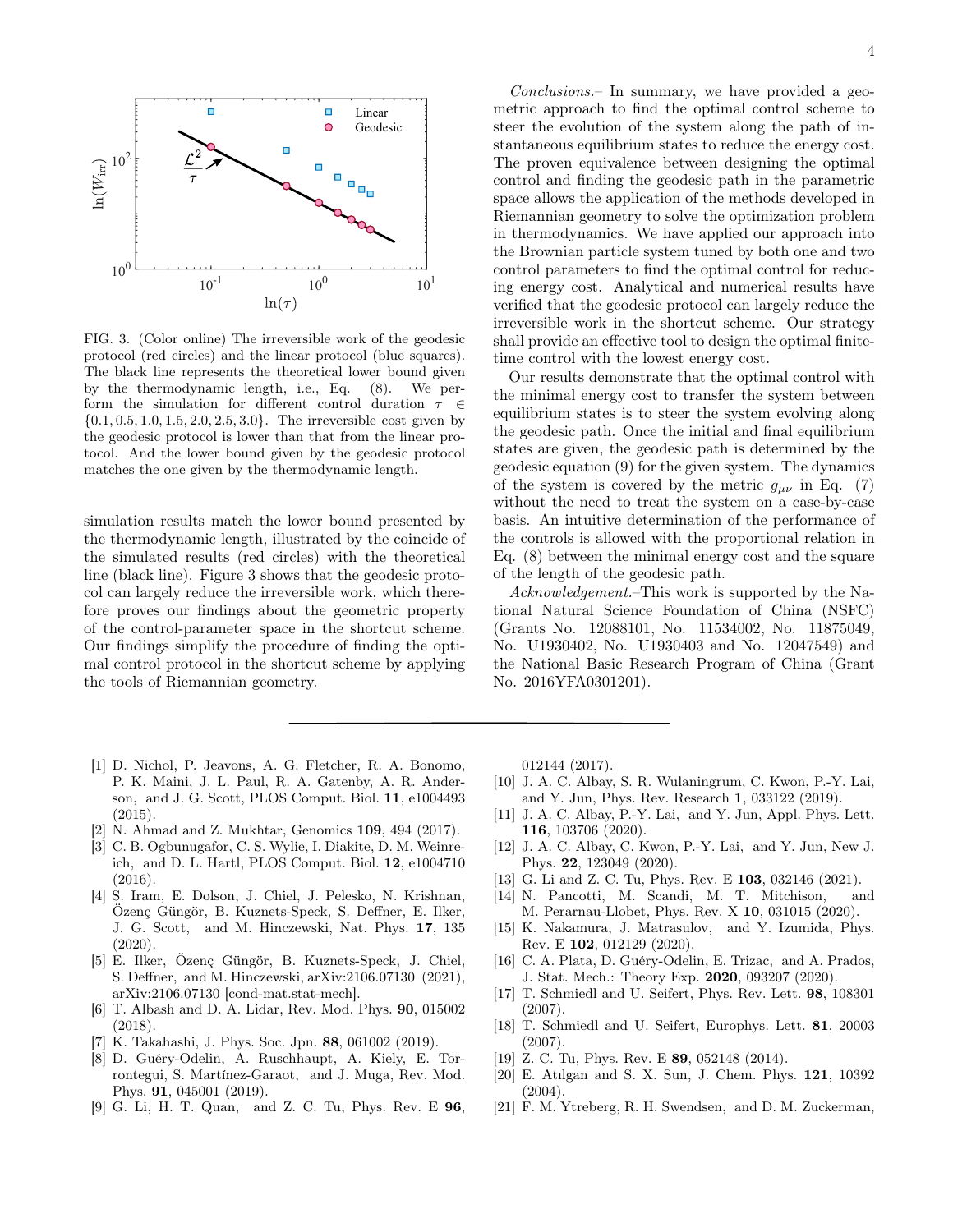J. Chem. Phys. 125, 184114 (2006).

- [22] S. Vaikuntanathan and C. Jarzynski, Phys. Rev. Lett. 100, 190601 (2008).
- [23] P. Salamon and R. S. Berry, Phys. Rev. Lett. 51, 1127 (1983).
- [24] M. A. Nielsen, M. R. Dowling, M. Gu, and A. C. Doherty, Science **311**, 1133 (2006).
- [25] G. E. Crooks, Phys. Rev. Lett. **99**, 100602 (2007).
- [26] D. A. Sivak and G. E. Crooks, Phys. Rev. Lett. 108, 190602 (2012).
- [27] J.-F. Chen, C. P. Sun, and H. Dong, Phys. Rev. E 104, 034117 (2021).
- [28] SupplementaryMaterials.
- [29] L. E. Reichl, A modern course in statistical physics (Wiley, New York, 1998).
- [30] C. Jarzynski, Phys. Rev. Lett. 78, 2690 (1997).
- [31] K. Sekimoto, Stochastic Energetics (Springer-Verlag GmbH, 2010).
- [32] U. Seifert, Rep. Prog. Phys. 75, 126001 (2012).
- [33] G. Li and Z. C. Tu, Phys. Rev. E 100, 012127 (2019).
- [34] F. L. Curzon and B. Ahlborn, Am. J. Phys. 43, 22 (1975).
- [35] C. V. den Broeck, Phys. Rev. Lett. 95, 190602 (2005).
- [36] M. Esposito, R. Kawai, K. Lindenberg, and C. V. den

Broeck, Phys. Rev. Lett. 105, 150603 (2010).

- [37] Z.-C. Tu, Chin. Phys. B **21**, 020513 (2012).
- [38] Y. Wang and Z. C. Tu, Phys. Rev. E 85, 011127 (2012).
- [39] C. de Tomás, A. C. Hernández, and J. M. M. Roco, Phys. Rev. E 85, 010104 (2012).
- [40] A. Ryabov and V. Holubec, Phys. Rev. E 93, 050101 (2016).
- [41] V. Cavina, A. Mari, and V. Giovannetti, Phys. Rev. Lett. 119, 050601 (2017).
- [42] Y.-H. Ma, D. Xu, H. Dong, and C.-P. Sun, Phys. Rev. E 98, 042112 (2018).
- [43] Y.-H. Ma, D. Xu, H. Dong, and C.-P. Sun, Phys. Rev. E 98, 022133 (2018).
- [44] Y.-H. Ma, R.-X. Zhai, J. Chen, C. Sun, and H. Dong, Phys. Rev. Lett. 125, 210601 (2020).
- [45] M. Scandi and M. Perarnau-Llobet, Quantum 3, 197 (2019).
- [46] J.-F. Chen, Y. Li, and H. Dong, Entropy 23, 353 (2021).
- [47] M. Berger, A Panoramic View of Riemannian Geometry (Springer Berlin Heidelberg, 2007).
- [48] D. Frenkel and B. Smit, Understanding Molecular Simulation (Elsevier Science Publishing Co Inc, 2001).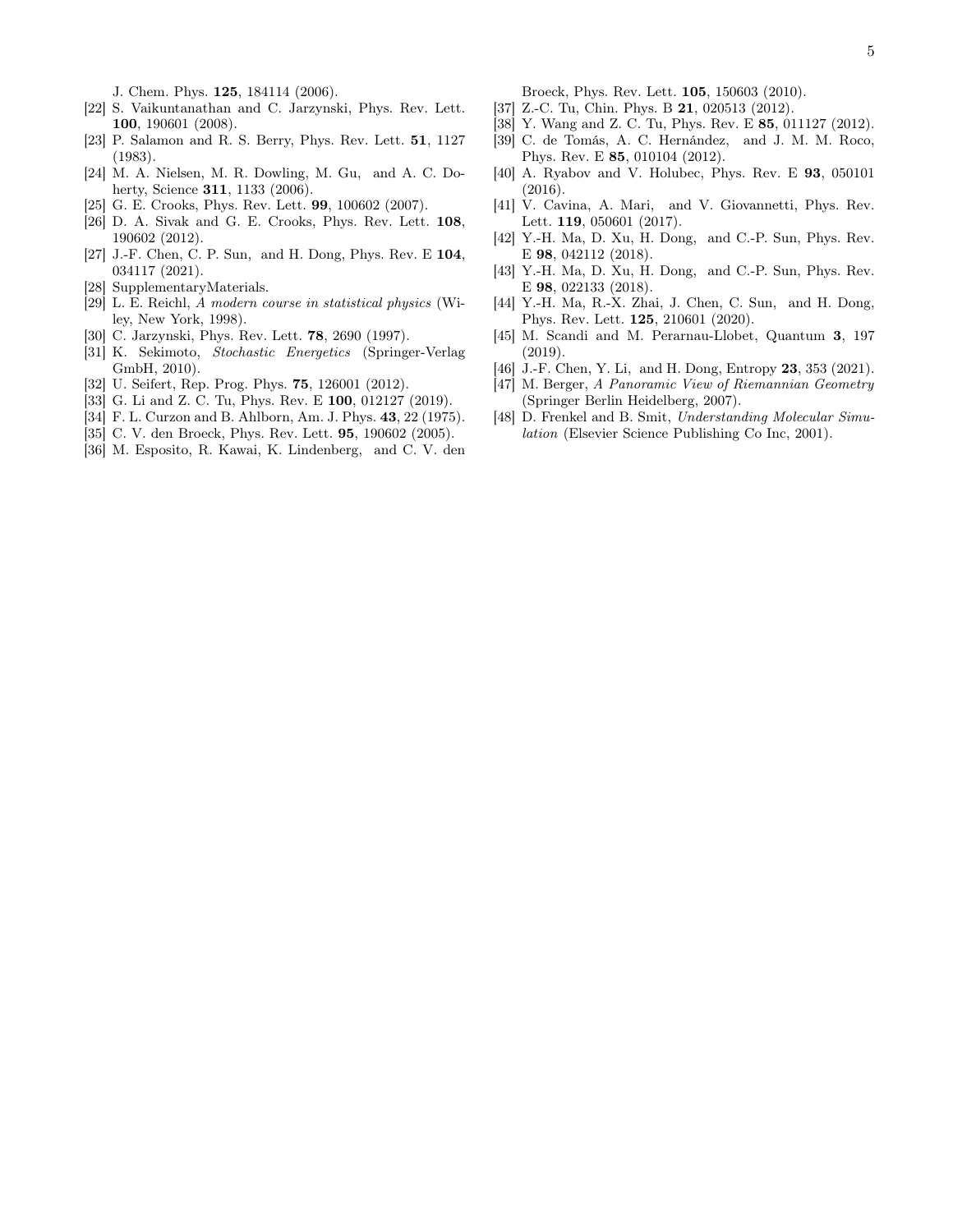# Supplementary materials: Geodesic path for the minimal energy cost in shortcuts to isothermality

Geng Li,<sup>1</sup> Jin-Fu Chen,<sup>2,1</sup> C. P. Sun,<sup>1,2</sup> and Hui Dong<sup>1,\*</sup>

 $1$ Graduate School of China Academy of Engineering Physics, Beijing 100193, China  $2$ Beijing Computational Science Research Center, Beijing 100193, China

The supplementary materials are devoted to provide detailed derivations in the main context.

#### **CONTENTS**

|  | I. The modified Kramers equation                                                               |                |
|--|------------------------------------------------------------------------------------------------|----------------|
|  | II. Shortcuts to isothermality with multiple control parameters                                | $\overline{4}$ |
|  | III. General formalism: The mean work done in the process driven by shortcuts to isothermality | 4              |
|  | A. Geometric approach to the irreversible work                                                 | $\overline{4}$ |
|  | B. Positive semi-definieness of the metric $g_{\mu\nu}$                                        |                |
|  | C. The $1/\tau$ scaling of the irreversible work                                               | 7              |
|  | IV. General formalism: Solving the geodesic equation with shooting method                      | 7              |
|  | V. Example: Underdamped Brownian motion                                                        | 8              |
|  | A. The auxiliary Hamiltonian for an one-dimensional system                                     | 8              |
|  | B. The geodesic protocol for an underdamped Brownian particle system                           | 9              |
|  | C. The stochastic simulations                                                                  | 10             |
|  | References                                                                                     | 11             |
|  |                                                                                                |                |

## I. THE MODIFIED KRAMERS EQUATION

The Kramers equation [1] was developed for describing systems with the form of Hamiltonian  $H_0 = \vec{p}^2/2 + U_0(\vec{x}, \vec{\lambda})$ . In the main text, we consider systems controlled by shortcuts to isothermality with the form of Hamiltonian  $H =$  $H_0 + H_a$ , with boundary conditions  $H_a(0) = H_a(\tau) = 0$  at the initial time  $t = 0$  and the final time  $t = \tau$ . In this section, we derive a modified Kramers equation [2] for the total Hamiltonian H.

The evolution equation of the system probability distribution  $\rho(\vec{x}, \vec{p}, t) = \delta(\vec{x} - \vec{x}(t))\delta(\vec{p} - \vec{p}(t))$  for a trajectory  $[\vec{x}(t), \vec{p}(t)]$  is governed by the Liouville equation as

$$
\frac{\partial \rho}{\partial t} = -\sum_{i} \left[\frac{\partial}{\partial x_i} (\dot{x}_i \rho) + \frac{\partial}{\partial p_i} (\dot{p}_i \rho) \right],\tag{1}
$$

where the evolution of variables is described by the Langevin equation as

$$
\begin{aligned}\n\dot{x}_i &= \frac{\partial H}{\partial p_i}, \\
\dot{p}_i &= -\frac{\partial H}{\partial x_i} - \gamma \dot{x}_i + \xi_i(t).\n\end{aligned} \tag{2}
$$

With Eqs.  $(1)$  and  $(2)$ , we obtain

$$
\frac{\partial \rho}{\partial t} = \sum_{i} \left[ -\frac{\partial}{\partial x_i} \left( \frac{\partial H}{\partial p_i} \rho \right) + \frac{\partial}{\partial p_i} \left( \frac{\partial H}{\partial x_i} \rho + \gamma \frac{\partial H}{\partial p_i} \rho \right) - \frac{\partial}{\partial p_i} (\xi_i \rho) \right].
$$
\n(3)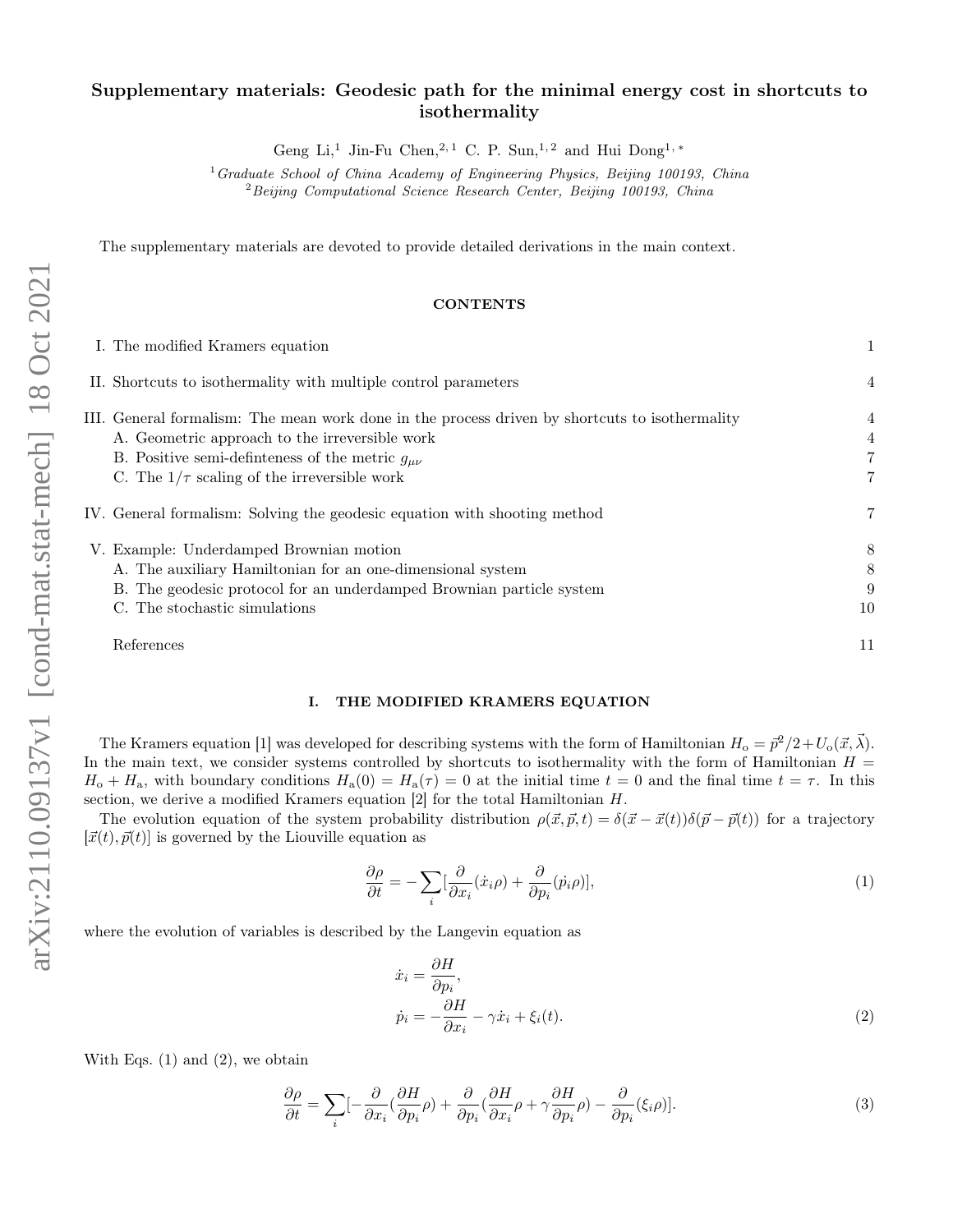$$
P(\vec{x}, \vec{p}, t) \equiv \langle \rho(\vec{x}, \vec{p}, t) \rangle_{\vec{\xi}}
$$
  
= 
$$
\iint D[\vec{x}(t)] D[\vec{p}(t)] \mathcal{F}[\vec{x}(t), \vec{p}(t)] \rho(\vec{x}, \vec{p}, t)
$$
  
= 
$$
\iint D[\vec{x}(t)] D[\vec{p}(t)] \mathcal{F}[\vec{x}(t), \vec{p}(t)] \delta(\vec{x} - \vec{x}(t)) \delta(\vec{p} - \vec{p}(t)),
$$
 (4)

where  $\mathscr{T}[\vec{x}(t), \vec{p}(t)]$  is the probability of the trajectory  $[\vec{x}(t), \vec{p}(t)]$  associated with a noise realization  $[\vec{\xi}(t)]$  [1]. In the following, we derive the evolution equation for the observable probability  $P(\vec{x}, \vec{p}, t)$ .

Equation (3) can be rewritten as

$$
\frac{\partial \rho}{\partial t} = -\hat{L}_{\rm d}\rho - \hat{L}_{\rm s}\rho,\tag{5}
$$

with the deterministic operator

$$
\hat{L}_{\mathrm{d}}(t)\equiv\sum_{i}[\frac{\partial}{\partial x_{i}}(\frac{\partial H}{\partial p_{i}})-\frac{\partial}{\partial p_{i}}(\frac{\partial H}{\partial x_{i}}+\gamma\frac{\partial H}{\partial p_{i}})],
$$

and the stochastic operator

$$
\hat{L}_{\rm s}(t) \equiv \sum_{i} \xi_i \frac{\partial}{\partial p_i}
$$

Introduce a new probability  $\phi(\vec{x}, \vec{p}, t)$  that satisfies

$$
\rho(\vec{x}, \vec{p}, t) = \mathcal{T}e^{-\int_0^t \hat{L}_d(t')dt'} \phi(\vec{x}, \vec{p}, t) = \hat{R}(t)\phi(\vec{x}, \vec{p}, t), \tag{6}
$$

where  $\hat{R}(t) \equiv \mathcal{T}e^{-\int_0^t \hat{L}_{\rm d}(t')dt'}$  with  $\mathcal{T}$  representing the time-order operator. Substituting Eq. (6) into Eq. (5), we obtain

$$
\frac{\partial \phi}{\partial t} = -\hat{O}\phi,\tag{7}
$$

where  $\hat{O}(t) \equiv \hat{R}^{-1}(t)\hat{L}_{s}(t)\hat{R}(t)$  with  $\hat{R}^{-1}(t) \equiv (\mathcal{T}e^{-\int_{0}^{t}\hat{L}_{d}(t')dt'})^{-1}$ . Equation (7) has a formal solution as

$$
\phi(\vec{x}, \vec{p}, t) = \mathcal{T}e^{-\int_0^t \hat{O}(t')dt'} \phi(\vec{x}, \vec{p}, 0)
$$
  
= 
$$
[\sum_n (-1)^n \int_0^t dt_n \int_0^{t_n} dt_{n-1} \cdots \int_0^{t_2} dt_1 \hat{O}(t_n) \hat{O}(t_{n-1}) \cdots \hat{O}(t_1)] \phi(\vec{x}, \vec{p}, 0).
$$
 (8)

.

Averaging it over different realizations of  $[\vec{\xi}]$ , we derive that

$$
\langle \phi(\vec{x}, \vec{p}, t) \rangle_{\vec{\xi}} = \left[ \sum_{n} (-1)^n \int_0^t dt_n \int_0^{t_n} dt_{n-1} \cdots \int_0^{t_2} dt_1 \langle \hat{O}(t_n) \hat{O}(t_{n-1}) \cdots \hat{O}(t_1) \rangle_{\vec{\xi}} \right] \phi(\vec{x}, \vec{p}, 0)
$$
  
= 
$$
\left[ \sum_n (-1)^{2n} \int_0^t dt_{2n} \int_0^{t_{2n}} dt_{2n-1} \cdots \int_0^{t_2} dt_1 \langle \hat{O}(t_{2n}) \hat{O}(t_{2n-1}) \cdots \hat{O}(t_1) \rangle_{\vec{\xi}} \right] \phi(\vec{x}, \vec{p}, 0).
$$
 (9)

In the second step, we have considered the fact that the noise  $\vec{\xi}$  is Gaussian satisfying  $\langle \xi_i(t) \rangle_{\vec{\xi}} = 0$  and  $\langle \xi_i(t) \xi_j(t') \rangle_{\vec{\xi}} =$  $2\gamma k_B T \delta_{ij} \delta(t-t')$ . The higher-order moments that contain odd number of  $\xi_i$  are zero. The remaining terms containing even number of  $\xi_i$  can be decomposed into a sum of products of the second order moment  $\langle \xi_i(t)\xi_j(t')\rangle_{\vec{\xi}}$ . For example, the fourth order moment follows

$$
\langle \xi_i(t_1)\xi_j(t_2)\xi_k(t_3)\xi_l(t_4)\rangle_{\vec{\xi}} = \langle \xi_i(t_1)\xi_j(t_2)\rangle_{\vec{\xi}} \langle \xi_k(t_3)\xi_l(t_4)\rangle_{\vec{\xi}} + \langle \xi_i(t_1)\xi_k(t_3)\rangle_{\vec{\xi}} \langle \xi_j(t_2)\xi_l(t_4)\rangle_{\vec{\xi}} + \langle \xi_i(t_1)\xi_l(t_4)\rangle_{\vec{\xi}} \langle \xi_j(t_2)\xi_k(t_3)\rangle_{\vec{\xi}}.
$$
\n(10)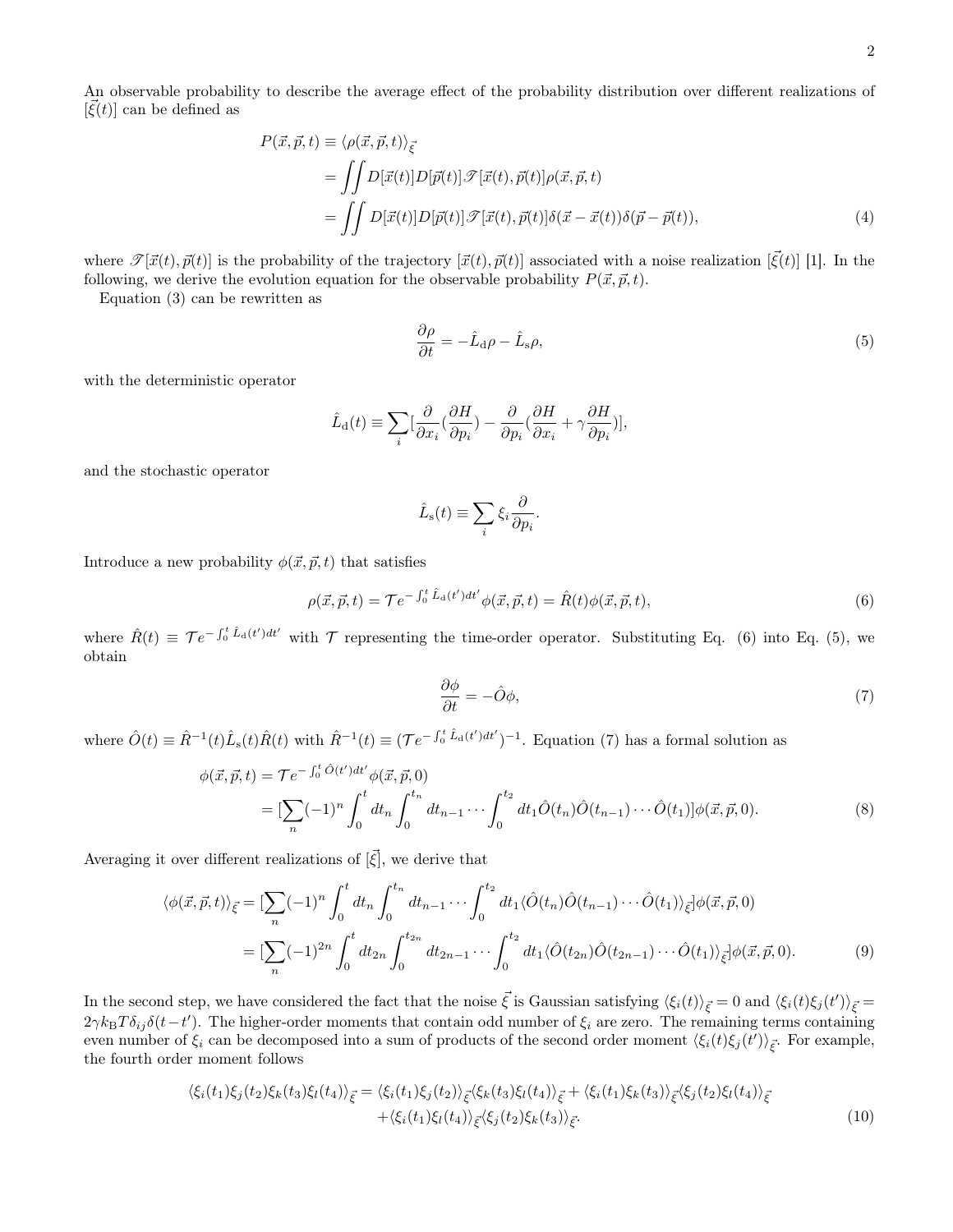In the right hand side of Eq. (10), the second and third terms vanish because of the time order  $t \ge t_{2n} \cdots \ge t_1$ . Therefore, Eq. (9) reduces to the form

$$
\langle \phi(\vec{x}, \vec{p}, t) \rangle_{\vec{\xi}} = \left[ \sum_{n} \left( \int_{0}^{t} dt_{2n} \int_{0}^{t_{2n}} dt_{2n-1} \langle \hat{O}(t_{2n}) \hat{O}(t_{2n-1}) \rangle_{\vec{\xi}} \right) \left( \int_{0}^{t_{2n-1}} dt_{2n-2} \int_{0}^{t_{2n-2}} dt_{2n-3} \langle \hat{O}(t_{2n-2}) \hat{O}(t_{2n-3}) \rangle_{\vec{\xi}} \right) \times \cdots \left( \int_{0}^{t_{3}} dt_{2} \int_{0}^{t_{2}} dt_{1} \langle \hat{O}(t_{2}) \hat{O}(t_{1}) \rangle \right) \left[ \phi(\vec{x}, \vec{p}, 0) \right]. \tag{11}
$$

One of the integral in Eq. (11) is calculated as

$$
\int_{0}^{t_{3}} dt_{2} \int_{0}^{t_{2}} dt_{1} \langle \hat{O}(t_{2}) \hat{O}(t_{1}) \rangle
$$
\n
$$
= \sum_{ij} \int_{0}^{t_{3}} dt_{2} \int_{0}^{t_{2}} dt_{1} \langle \xi_{i}(t_{2}) \xi_{j}(t_{1}) \rangle_{\vec{\xi}} \hat{R}^{-1}(t_{2}) \frac{\partial}{\partial p_{i}} \hat{R}(t_{2}) \hat{R}^{-1}(t_{1}) \frac{\partial}{\partial p_{j}} \hat{R}(t_{1})
$$
\n
$$
= 2\gamma k_{\text{B}} T \sum_{ij} \int_{0}^{t_{3}} dt_{2} \int_{0}^{t_{2}} dt_{1} \delta_{ij} \delta(t_{2} - t_{1}) \hat{R}^{-1}(t_{2}) \frac{\partial}{\partial p_{i}} \hat{R}(t_{2}) \hat{R}^{-1}(t_{1}) \frac{\partial}{\partial p_{j}} \hat{R}(t_{1})
$$
\n
$$
= \gamma k_{\text{B}} T \sum_{i} \int_{0}^{t_{3}} dt_{2} \hat{R}^{-1}(t_{2}) \frac{\partial^{2}}{\partial p_{i}^{2}} \hat{R}(t_{2}). \tag{12}
$$

Then Eq. (11) proceeds as

$$
\langle \phi(\vec{x}, \vec{p}, t) \rangle_{\vec{\xi}} = \left[ \sum_{n} (\gamma k_{\text{B}} T)^{n} \left( \sum_{i} \int_{0}^{t} dt_{2n} \hat{R}^{-1}(t_{2n}) \frac{\partial^{2}}{\partial p_{i}^{2}} \hat{R}(t_{2n}) \right) \left( \sum_{i} \int_{0}^{t_{2n}} dt_{2n-2} \hat{R}^{-1}(t_{2n-2}) \frac{\partial^{2}}{\partial p_{i}^{2}} \hat{R}(t_{2n-2}) \right) \times \cdots \left( \sum_{i} \int_{0}^{t_{4}} dt_{2} \hat{R}^{-1}(t_{2}) \frac{\partial^{2}}{\partial p_{i}^{2}} \hat{R}(t_{2}) \right) \left[ \phi(\vec{x}, \vec{p}, 0) \right]
$$
  
\n
$$
= \left[ \sum_{n} (\gamma k_{\text{B}} T)^{n} \left( \sum_{i} \int_{0}^{t} dt_{n} \hat{R}^{-1}(t_{n}) \frac{\partial^{2}}{\partial p_{i}^{2}} \hat{R}(t_{n}) \right) \left( \sum_{i} \int_{0}^{t_{n}} dt_{n-1} \hat{R}^{-1}(t_{n-1}) \frac{\partial^{2}}{\partial p_{i}^{2}} \hat{R}(t_{n-1}) \right) \times \cdots \left( \sum_{i} \int_{0}^{t_{2}} dt_{1} \hat{R}^{-1}(t_{1}) \frac{\partial^{2}}{\partial p_{i}^{2}} \hat{R}(t_{1}) \right) \left[ \phi(\vec{x}, \vec{p}, 0) \right]. \tag{13}
$$

Taking derivative of Eq.  $(13)$  over time t, we obtain

$$
\frac{\partial}{\partial t} \langle \phi(\vec{x}, \vec{p}, t) \rangle_{\vec{\xi}} = \left[ \sum_{n=0}^{\infty} (\gamma k_{\text{B}} T)^n (\sum_{i} \hat{R}^{-1}(t) \frac{\partial^2}{\partial p_i^2} \hat{R}(t)) (\sum_{i} \int_0^t dt_{n-1} \hat{R}^{-1}(t_{n-1}) \frac{\partial^2}{\partial p_i^2} \hat{R}(t_{n-1})) \right. \\
\times \cdots \left( \sum_{i} \int_0^{t_2} dt_1 \hat{R}^{-1}(t_1) \frac{\partial^2}{\partial p_i^2} \hat{R}(t_1)) \right] \phi(\vec{x}, \vec{p}, 0) \\
= \gamma k_{\text{B}} T (\sum_{i} \hat{R}^{-1}(t) \frac{\partial^2}{\partial p_i^2} \hat{R}(t)) [\sum_{n=1}^{\infty} (\gamma k_{\text{B}} T)^{n-1} (\sum_{i} \int_0^t dt_{n-1} \hat{R}^{-1}(t_{n-1}) \frac{\partial^2}{\partial p_i^2} \hat{R}(t_{n-1})) \newline \times \cdots \left( \sum_{i} \int_0^{t_2} dt_1 \hat{R}^{-1}(t_1) \frac{\partial^2}{\partial p_i^2} \hat{R}(t_1)) \right] \phi(\vec{x}, \vec{p}, 0) \\
= \gamma k_{\text{B}} T (\sum_{i} \hat{R}^{-1}(t) \frac{\partial^2}{\partial p_i^2} \hat{R}(t)) \langle \phi(\vec{x}, \vec{p}, t) \rangle_{\vec{\xi}}.
$$
\n(14)

Therefore, the observable probability  $P(\vec{x}, \vec{p}, t) = \langle \rho(\vec{x}, \vec{p}, t) \rangle_{\vec{\xi}} = \hat{R}(t) \langle \phi(\vec{x}, \vec{p}, t) \rangle_{\vec{\xi}}$  follows the evolution equation

$$
\frac{\partial P}{\partial t} = -\hat{L}_{\rm d}\hat{R}(t)\langle\phi(\vec{x},\vec{p},t)\rangle_{\vec{\xi}} + \hat{R}(t)\frac{\partial}{\partial t}\langle\phi(\vec{x},\vec{p},t)\rangle_{\vec{\xi}}
$$
\n
$$
= (-\hat{L}_{\rm d} + \gamma k_{\rm B}T\sum_{i}\frac{\partial^{2}}{\partial p_{i}^{2}})\hat{R}(t)\langle\phi(\vec{x},\vec{p},t)\rangle_{\vec{\xi}}
$$
\n
$$
= \sum_{i}[-\frac{\partial}{\partial x_{i}}(\frac{\partial H}{\partial p_{i}}P) + \frac{\partial}{\partial p_{i}}(\frac{\partial H}{\partial x_{i}}P + \gamma\frac{\partial H}{\partial p_{i}}P) + \gamma k_{\rm B}T\frac{\partial^{2}P}{\partial p_{i}^{2}}],
$$
\n(15)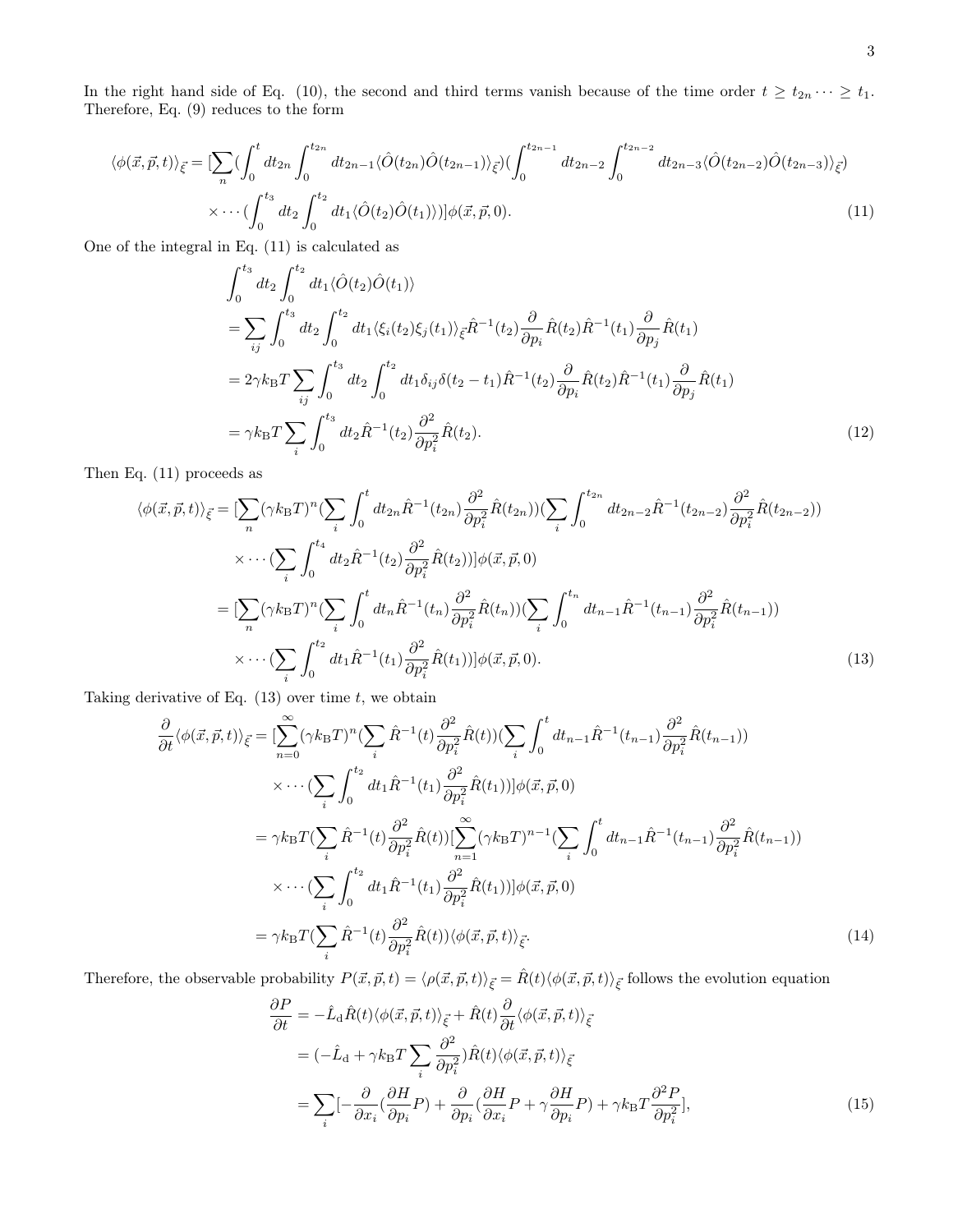which is equivalent to Eq. (4) in the main text.

#### II. SHORTCUTS TO ISOTHERMALITY WITH MULTIPLE CONTROL PARAMETERS

The framework of the shortcut scheme was originally developed for systems with single control parameter [2–4]. To establish a general fromalism, we extend this framework for systems with multiple control parameters.

In the shortcut scheme, the system evolves according to Eq. (15) with  $H = H_0 + H_a$ . Substituting the instantaneous equilibrium distribution

$$
P_{\text{eq}}(\vec{x}, \vec{p}, \vec{\lambda}) = e^{\beta [F(\vec{\lambda}) - H_{\text{o}}(\vec{x}, \vec{p}, \vec{\lambda})]}
$$
(16)

into Eq. (15), we obtain the requirement for the auxillary Hamiltonian  $H_a$  as

$$
\sum_{\mu} \left(\frac{dF}{d\lambda_{\mu}} - \frac{\partial U_{o}}{\partial \lambda_{\mu}}\right) \dot{\lambda}_{\mu} = \sum_{i} \left(\frac{\gamma}{\beta} \frac{\partial^{2} H_{a}}{\partial p_{i}^{2}} - \gamma p_{i} \frac{\partial H_{a}}{\partial p_{i}} + \frac{\partial H_{a}}{\partial p_{i}} \frac{\partial U_{o}}{\partial x_{i}} - p_{i} \frac{\partial H_{a}}{\partial x_{i}}\right).
$$
(17)

The solution for the auxillary Hamiltonian is  $H_a(\vec{x}, \vec{p}, t) = \sum_{\mu} \dot{\lambda}_{\mu} f_{\mu}(\vec{x}, \vec{p}, \vec{\lambda})$  with  $f_{\mu}(\vec{x}, \vec{p}, \vec{\lambda})$  satisfying

$$
\frac{dF}{d\lambda_{\mu}} - \frac{\partial U_{o}}{\partial \lambda_{\mu}} = \sum_{i} \left(\frac{\gamma}{\beta} \frac{\partial^{2} f_{\mu}}{\partial p_{i}^{2}} - \gamma p_{i} \frac{\partial f_{\mu}}{\partial p_{i}} + \frac{\partial f_{\mu}}{\partial p_{i}} \frac{\partial U_{o}}{\partial x_{i}} - p_{i} \frac{\partial f_{\mu}}{\partial x_{i}}\right).
$$
(18)

Once the form of the original potential  $U_o$  is given, we can solve Eq. (18) for the function  $f_\mu(\vec{x}, \vec{p}, \vec{\lambda})$ . With the boundary condition

$$
\dot{\vec{\lambda}}(0) = \dot{\vec{\lambda}}(\tau) = 0,\tag{19}
$$

we can realize the shortcut scheme for systems with multi-parameters.

## III. GENERAL FORMALISM: THE MEAN WORK DONE IN THE PROCESS DRIVEN BY SHORTCUTS TO ISOTHERMALITY

In this section, we will derive the work done in the shortcut scheme, and show its geometric expression.

#### A. Geometric approach to the irreversible work

The work done in an individual stochastic trajectory reads [2]

$$
w[\vec{x}(t), \vec{p}(t)] = \int_0^{\tau} dt \frac{\partial H_o(\vec{x}(t), \vec{p}(t), \vec{\lambda})}{\partial t} + \int_0^{\tau} dt \frac{\partial H_a(\vec{x}(t), \vec{p}(t), t)}{\partial t} = \int_0^{\tau} dt \frac{\partial H_o(\vec{x}(t), \vec{p}(t), \vec{\lambda})}{\partial t} + \sum_i \int_0^{\tau} dt \frac{dH_a}{dt} - \dot{x}_i(t) \frac{\partial H_a}{\partial x_i} - \dot{p}_i(t) \frac{\partial H_a}{\partial p_i}) = \int_0^{\tau} dt \frac{\partial H_o(\vec{x}(t), \vec{p}(t), \vec{\lambda})}{\partial t} - \sum_i \int_0^{\tau} dt (\dot{x}_i(t) \frac{\partial H_a(\vec{x}(t), \vec{p}(t), t)}{\partial x_i} + \dot{p}_i(t) \frac{\partial H_a(\vec{x}(t), \vec{p}(t), t)}{\partial p_i}).
$$
(20)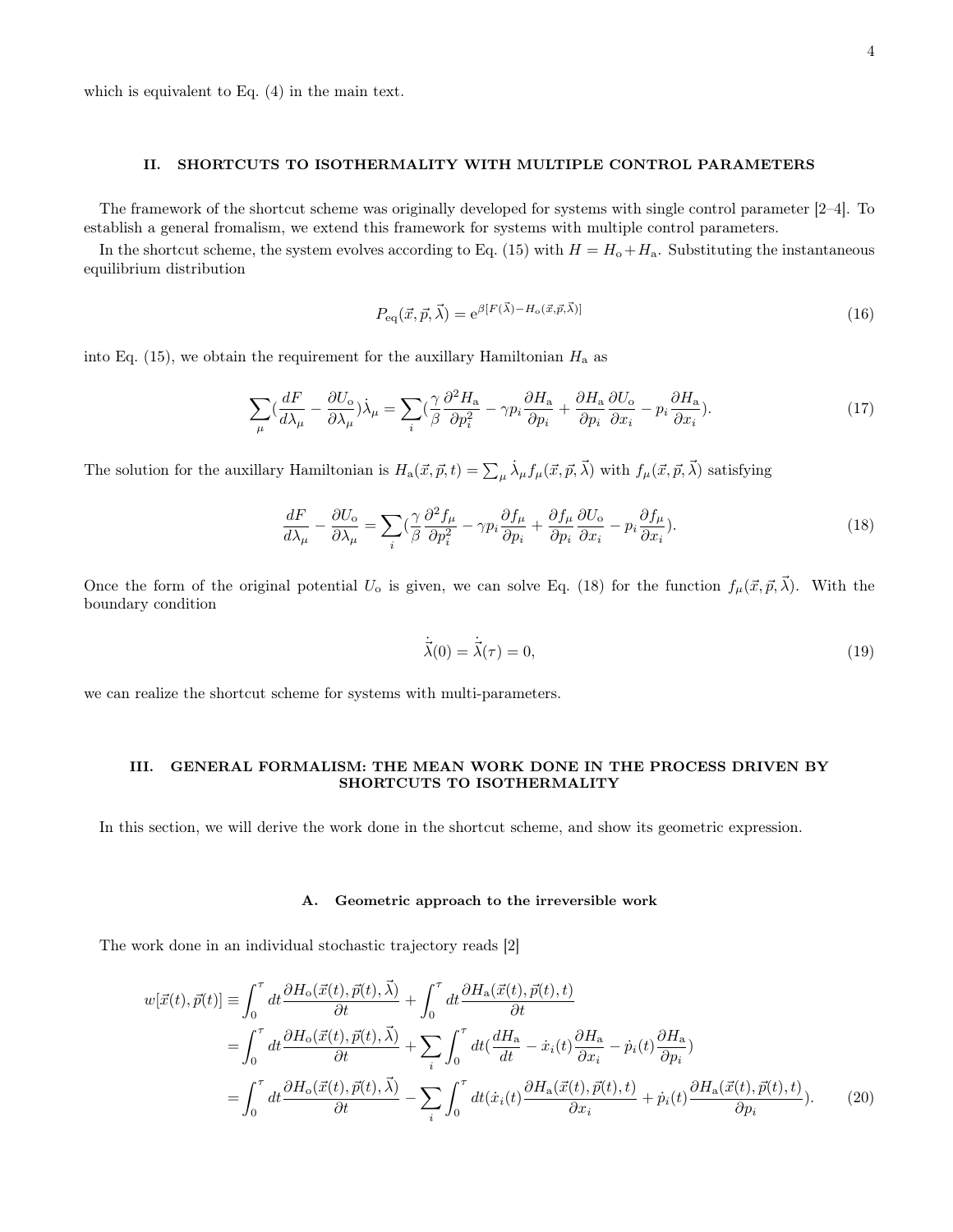In the above derivations, we have used integration by part and considered the boundary conditions in Eq. (19). Taking an ensemble average over the trajectory work  $w$  in Eq. (20), we obtain the mean work as

$$
W \equiv \langle w \rangle_{\vec{\xi}} = \iint D[\vec{x}(t)] D[\vec{p}(t)] \mathcal{F}[\vec{x}(t), \vec{p}(t)] w[\vec{x}(t), \vec{p}(t)]
$$
  
\n
$$
= \iint D[\vec{x}(t)] D[\vec{p}(t)] \mathcal{F}[\vec{x}(t), \vec{p}(t)] \int_{0}^{\tau} dt \iint d\vec{x} d\vec{p} \delta(\vec{x} - \vec{x}(t)) \delta(\vec{p} - \vec{p}(t))
$$
  
\n
$$
\times [\frac{\partial H_{\text{o}}(\vec{x}(t), \vec{p}(t), \vec{\lambda})}{\partial t} - \sum_{i} (\dot{x}_{i}(t) \frac{\partial H_{\text{a}}(\vec{x}(t), \vec{p}(t), t)}{\partial x_{i}} + \dot{p}_{i}(t) \frac{\partial H_{\text{a}}(\vec{x}(t), \vec{p}(t), t)}{\partial p_{i}})]
$$
  
\n
$$
= \int_{0}^{\tau} dt \iint d\vec{x} d\vec{p} [\frac{\partial H_{\text{o}}(\vec{x}, \vec{p}, \vec{\lambda})}{\partial t} \langle \delta(\vec{x} - \vec{x}(t)) \delta(\vec{p} - \vec{p}(t)) \rangle_{\vec{\xi}} + \frac{\partial H_{\text{a}}(\vec{x}, \vec{p}, t)}{\partial p_{i}} \langle \dot{p}_{i}(t) \delta(\vec{x} - \vec{x}(t)) \delta(\vec{p} - \vec{p}(t)) \rangle_{\vec{\xi}})]
$$
  
\n
$$
= \int_{0}^{\tau} dt \iint d\vec{x} d\vec{p} [\frac{\partial H_{\text{o}}(\vec{x}, \vec{p}, \vec{\lambda})}{\partial t} P(\vec{x}, \vec{p}, t)
$$
  
\n
$$
- \sum_{i} (\frac{\partial H_{\text{a}}(\vec{x}, \vec{p}, t)}{\partial x_{i}} \langle \dot{x}_{i}(t) \rho(\vec{x}, \vec{p}, t) \rangle_{\vec{\xi}} + \frac{\partial H_{\text{a}}(\vec{x}, \vec{p}, t)}{\partial p_{i}} \langle \dot{p}_{i}(t) \rho(\vec{x}, \vec{p}, t) \rangle_{\vec{\xi}})].
$$
  
\n(21)

In the shortcut scheme, the system keeps in the instantaneous equilibrium state,  $P = P_{eq} = \exp[\beta(F - H_o)]$ , which leads to [2]  $\Delta F = \int_0^{\tau} dt \iint d\vec{x} d\vec{p} P_{\text{eq}} \partial_t H_o$ . The irreversible work  $\vec{W}_{\text{irr}} \equiv W - \Delta F$  then follows as

$$
W_{\text{irr}} = W - \iint d\vec{x} d\vec{p} \int_0^{\tau} dt \frac{\partial H_o(\vec{x}, \vec{p}, \vec{\lambda})}{\partial t} P_{\text{eq}}(\vec{x}, \vec{p}, t)
$$
  
= 
$$
- \iint d\vec{x} d\vec{p} \sum_i \int_0^{\tau} dt \left( \frac{\partial H_a(\vec{x}, \vec{p}, t)}{\partial x_i} \langle \dot{x}_i(t) \rho(\vec{x}, \vec{p}, t) \rangle_{\vec{\xi}} + \frac{\partial H_a(\vec{x}, \vec{p}, t)}{\partial p_i} \langle \dot{p}_i(t) \rho(\vec{x}, \vec{p}, t) \rangle_{\vec{\xi}} \right).
$$
(22)

With Eq. (2), we can calculate  $\langle \dot{x}_i(t)\rho(\vec{x}, \vec{p}, t)\rangle_{\vec{\xi}}$  and  $\langle \dot{p}_i(t)\rho(\vec{x}, \vec{p}, t)\rangle_{\vec{\xi}}$  as

$$
\langle \dot{x}_i(t)\rho(\vec{x},\vec{p},t)\rangle_{\vec{\xi}} = \iint D[\vec{x}(t)]D[\vec{p}(t)]\mathcal{F}[\vec{x}(t),\vec{p}(t)]\dot{x}_i(t)\delta(\vec{x}-\vec{x}(t))\delta(\vec{p}-\vec{p}(t))
$$
  
\n
$$
= \iint D[\vec{x}(t)]D[\vec{p}(t)]\mathcal{F}[\vec{x}(t),\vec{p}(t)]\delta(\vec{x}-\vec{x}(t))\delta(\vec{p}-\vec{p}(t))\frac{\partial H(\vec{x}(t),\vec{p}(t),t)}{\partial p_i}
$$
  
\n
$$
= \frac{\partial H(\vec{x},\vec{p},t)}{\partial p_i} \iint D[\vec{x}(t)]D[\vec{p}(t)]\mathcal{F}[\vec{x}(t),\vec{p}(t)]\delta(\vec{x}-\vec{x}(t))\delta(\vec{p}-\vec{p}(t))
$$
  
\n
$$
= \frac{\partial H(\vec{x},\vec{p},t)}{\partial p_i}P(\vec{x},\vec{p},t),
$$
\n(23)

and

$$
\langle \dot{p}_i(t)\rho(\vec{x},\vec{p},t)\rangle_{\vec{\xi}} = \iint D[\vec{x}(t)]D[\vec{p}(t)]\mathcal{F}[\vec{x}(t),\vec{p}(t)]\dot{p}_i(t)\delta(\vec{x}-\vec{x}(t))\delta(\vec{p}-\vec{p}(t))
$$
  
\n
$$
= \iint D[\vec{x}(t)]D[\vec{p}(t)]\mathcal{F}[\vec{x}(t),\vec{p}(t)]\delta(\vec{x}-\vec{x}(t))\delta(\vec{p}-\vec{p}(t))(-\frac{\partial H(\vec{x}(t),\vec{p}(t),t)}{\partial x_i} - \gamma \dot{x}_i(t) + \xi_i(t))
$$
  
\n
$$
= -(\frac{\partial H(\vec{x},\vec{p},t)}{\partial x_i} + \gamma \frac{\partial H(\vec{x},\vec{p},t)}{\partial p_i})P(\vec{x},\vec{p},t) + \langle \xi_i(t)\rho(\vec{x},\vec{p},t)\rangle_{\vec{\xi}}.
$$
\n(24)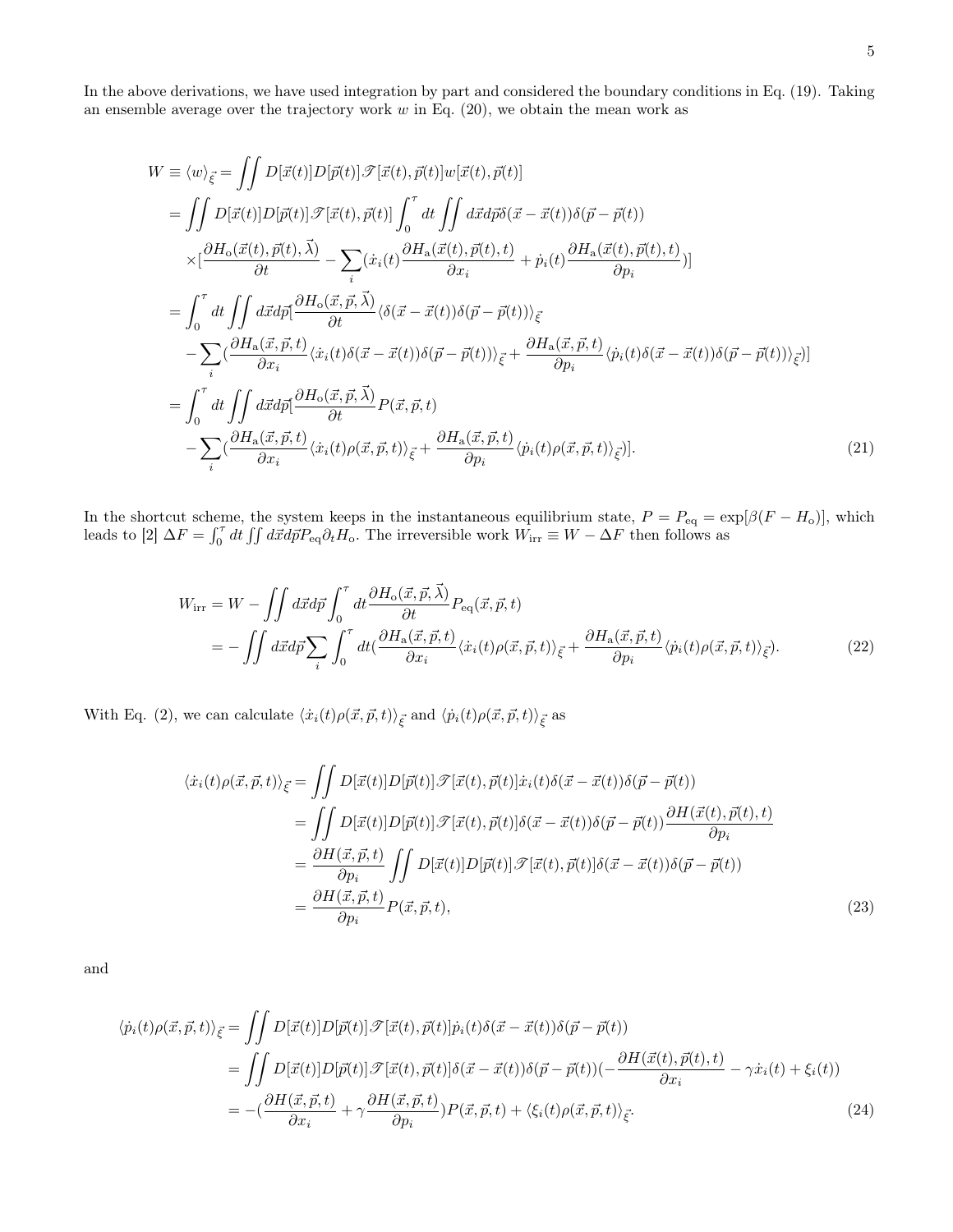Since the stochastic force  $\vec{\xi}(t)$  commutes with the deterministic operator  $\hat{L}_{d}(t)$ , we have

$$
\langle \xi_i(t)\rho(\vec{x},\vec{p},t)\rangle_{\vec{\xi}} = \langle \xi_i(t)\hat{R}(t)\phi(\vec{x},\vec{p},0)\rangle_{\vec{\xi}}
$$
  
\n
$$
= \hat{R}(t)\langle \xi_i(t)\hat{R}(t)\phi(\vec{x},\vec{p},t)\rangle_{\vec{\xi}}
$$
  
\n
$$
= \hat{R}(t)\langle \xi_i(t)[\sum_{n=0}^{\infty}(-1)^n \int_0^t dt_n \int_0^{t_n} dt_{n-1} \cdots \int_0^{t_2} dt_1 \hat{O}(t_n) \hat{O}(t_{n-1}) \cdots \hat{O}(t_1)]\phi(\vec{x},\vec{p},0)\rangle_{\vec{\xi}}
$$
  
\n
$$
= \hat{R}(t)[\sum_{n=0}^{\infty}(-1)^n \int_0^t dt_n \langle \xi_i(t)\hat{O}(t_n)\rangle_{\vec{\xi}} \int_0^{t_n} dt_{n-1} \cdots \int_0^{t_2} dt_1 \langle \hat{O}(t_{n-1}) \cdots \hat{O}(t_1)\rangle_{\vec{\xi}}]\phi(\vec{x},\vec{p},0)
$$
  
\n
$$
= -\hat{R}(t)(\gamma k_B T)\hat{R}^{-1}(t)\frac{\partial}{\partial p_i}\hat{R}(t)[\sum_{n=1}^{\infty}(-1)^{n-1} \int_0^t dt_{n-1} \cdots \int_0^{t_2} dt_1 \langle \hat{O}(t_{n-1}) \cdots \hat{O}(t_1)\rangle_{\vec{\xi}}]\phi(\vec{x},\vec{p},0)
$$
  
\n
$$
= -\gamma k_B T \frac{\partial}{\partial p_i}\hat{R}(t)\langle \phi(\vec{x},\vec{p},t)\rangle_{\vec{\xi}}
$$
  
\n
$$
= -\gamma k_B T \frac{\partial}{\partial p_i}P(\vec{x},\vec{p},t).
$$
 (25)

Combining Eqs.  $(23)$ ,  $(24)$ , and  $(25)$ , we obtain

$$
W_{\text{irr}} = -\sum_{i} \int_{0}^{\tau} dt \iint d\vec{x} d\vec{p} \left[ \frac{\partial H_{\text{a}}}{\partial x_{i}} \frac{\partial H}{\partial p_{i}} P_{\text{eq}} - \frac{\partial H_{\text{a}}}{\partial p_{i}} (\frac{\partial H}{\partial x_{i}} P_{\text{eq}} + \gamma \frac{\partial H}{\partial p_{i}} P_{\text{eq}} + \gamma k_{\text{B}} T \frac{\partial P_{\text{eq}}}{\partial p_{i}}) \right]
$$
  
\n
$$
= -\sum_{i} \int_{0}^{\tau} dt \iint d\vec{x} d\vec{p} \left[ \frac{\partial H_{\text{a}}}{\partial x_{i}} \frac{\partial H_{\text{o}}}{\partial p_{i}} - \frac{\partial H_{\text{a}}}{\partial p_{i}} \frac{\partial H_{\text{o}}}{\partial x_{i}} - \gamma (\frac{\partial H_{\text{a}}}{\partial p_{i}})^{2} \right] P_{\text{eq}}
$$
  
\n
$$
= -\sum_{i} \int_{0}^{\tau} dt \iint d\vec{x} d\vec{p} \left[ -\frac{1}{\beta} \frac{\partial H_{\text{a}}}{\partial x_{i}} \frac{\partial P_{\text{eq}}}{\partial p_{i}} + \frac{1}{\beta} \frac{\partial H_{\text{a}}}{\partial p_{i}} \frac{\partial P_{\text{eq}}}{\partial x_{i}} - \gamma (\frac{\partial H_{\text{a}}}{\partial p_{i}})^{2} P_{\text{eq}} \right]
$$
  
\n
$$
= -\sum_{i} \int_{0}^{\tau} dt \iint d\vec{x} d\vec{p} \left[ -\frac{1}{\beta} \frac{\partial}{\partial p_{i}} (\frac{\partial H_{\text{a}}}{\partial x_{i}} P_{\text{eq}}) + \frac{1}{\beta} \frac{\partial}{\partial x_{i}} (\frac{\partial H_{\text{a}}}{\partial p_{i}} P_{\text{eq}}) - \gamma (\frac{\partial H_{\text{a}}}{\partial p_{i}})^{2} P_{\text{eq}} \right]
$$
  
\n
$$
= \gamma \sum_{i} \int_{0}^{\tau} dt \iint dt \lambda \mu \lambda_{\nu} \iint d\vec{x} d\vec{p} \left[ \frac{\partial H_{\text{a}}}{\partial p_{i}} \frac{\partial f_{\nu}}{\partial p_{i}} P
$$

with the metric

$$
g_{\mu\nu} = \gamma \sum_{i} \int \int d\vec{x} d\vec{p} \frac{\partial f_{\mu}}{\partial p_{i}} \frac{\partial f_{\nu}}{\partial p_{i}} P_{\text{eq}} \equiv \gamma \sum_{i} \left\langle \frac{\partial f_{\mu}}{\partial p_{i}} \frac{\partial f_{\nu}}{\partial p_{i}} \right\rangle_{\text{eq}}.
$$
 (27)

In the derivations of Eq. (26), we have used integration by part and assumed that the boundary term

$$
\sum_{i} \left(\frac{\partial H_{\rm a}}{\partial x_{i}} P_{\rm eq}\right)|_{p_{i}=+\infty} = \sum_{i} \left(\frac{\partial H_{\rm a}}{\partial x_{i}} P_{\rm eq}\right)|_{p_{i}=-\infty} = 0,
$$

and

$$
\sum_{i} \left(\frac{\partial H_{\rm a}}{\partial p_i} P_{\rm eq}\right)|_{x_i = +\infty} = \sum_{i} \left(\frac{\partial H_{\rm a}}{\partial p_i} P_{\rm eq}\right)|_{x_i = -\infty} = 0.
$$

Equation (26) is equivlant to Eq. (7) in the main text.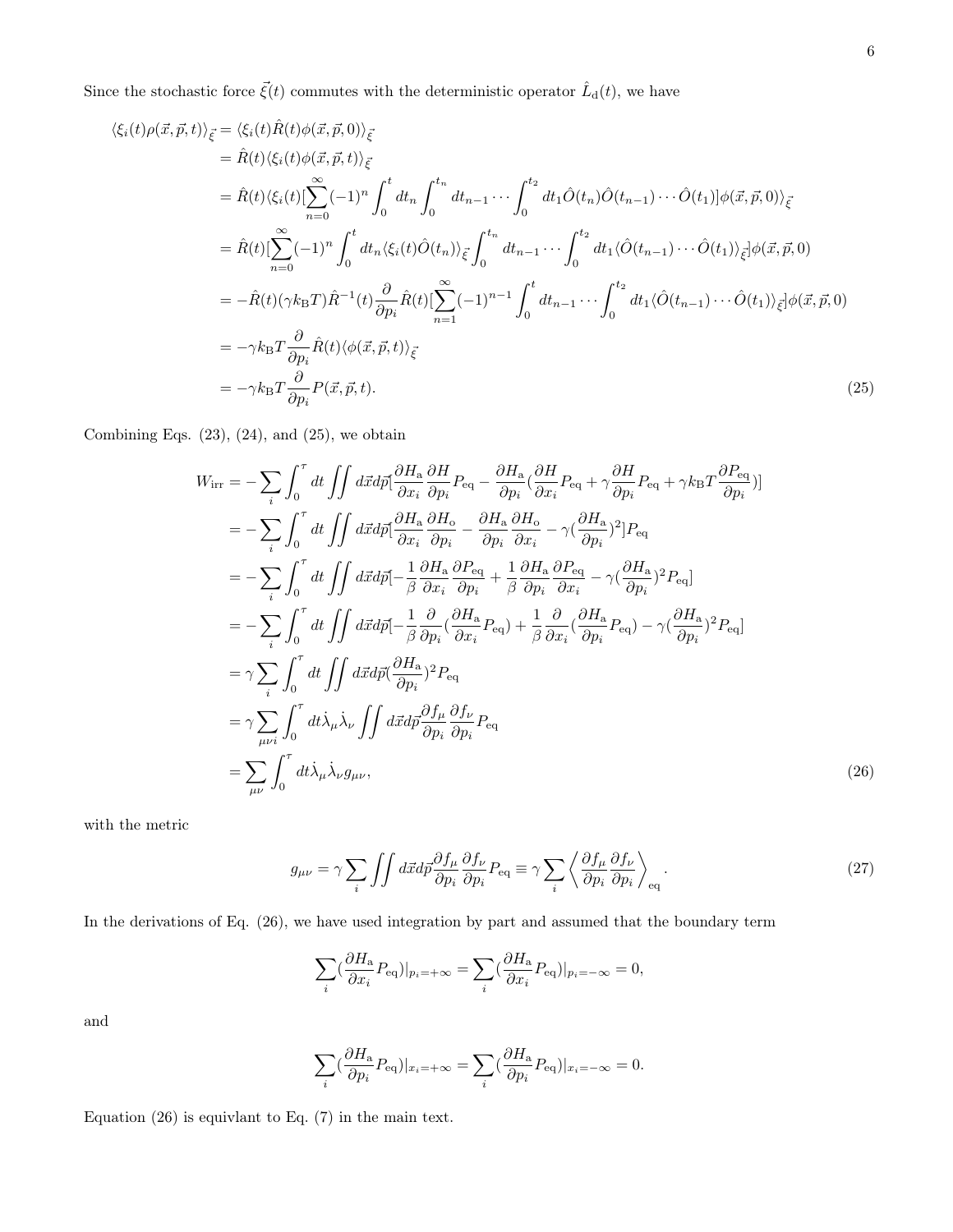### B. Positive semi-definiteness of the metric  $g_{\mu\nu}$

The positive semi-definiteness of the metric in Eq. (27) are guaranteed by the structure,  $g_{\mu\nu} = \gamma \sum_i \langle \partial_{p_i} f_\mu \partial_{p_i} f_\nu \rangle_{\text{eq}}$ . For any vector  $\vec{v} \equiv (v_1, v_2, \cdots, v_M)$ , we have

$$
\vec{v}^T g \vec{v} = \gamma \sum_{\mu\nu} v_{\mu} v_{\nu} \sum_{i} \left\langle \frac{\partial f_{\mu}}{\partial p_i} \frac{\partial f_{\nu}}{\partial p_i} \right\rangle_{\text{eq}}
$$
\n
$$
= \gamma \sum_{i} \left\langle (\sum_{\mu} v_{\mu} \frac{\partial f_{\mu}}{\partial p_i}) (\sum_{\nu} v_{\nu} \frac{\partial f_{\nu}}{\partial p_i}) \right\rangle_{\text{eq}}
$$
\n
$$
= \gamma \sum_{i} \left\langle (\sum_{\mu} v_{\mu} \frac{\partial f_{\mu}}{\partial p_i})^2 \right\rangle_{\text{eq}}
$$
\n
$$
= \gamma \sum_{i} \int d\vec{x} d\vec{p} P_{\text{eq}} (\sum_{\mu} v_{\mu} \frac{\partial f_{\mu}}{\partial p_i})^2.
$$
\n(28)

The integrand in Eq. (28) is non-negative, which ensures the non-negativity of  $\vec{v}^T g \vec{v}$ . Therefore, we prove that the metric in Eq. (27) is positive semi-definite.

#### C. The  $1/\tau$  scaling of the irreversible work

It is natural to choose the function form of the protocol  $\vec{\lambda}(t) = \vec{\Lambda}(t/\tau)$ . After a change of variable  $s \equiv t/\tau$ , the control protocol  $\vec{\Lambda}(s)$  is independent of the protocol duration  $\tau$ . The irreversible work in Eq. (26) follows

$$
W_{\text{irr}} = \gamma \sum_{\mu\nu i} \int_0^{\tau} dt \dot{\lambda}_{\mu}(t) \dot{\lambda}_{\nu}(t) \iint d\vec{x} d\vec{p} \frac{\partial f_{\mu}(\vec{x}, \vec{p}, \vec{\lambda}(t))}{\partial p_i} \frac{\partial f_{\nu}(\vec{x}, \vec{p}, \vec{\lambda}(t))}{\partial p_i} P_{\text{eq}}(\vec{x}, \vec{p}, \vec{\lambda}(t))
$$
  

$$
= \frac{\gamma}{\tau} \sum_{\mu\nu i} \int_0^1 ds \Lambda_{\mu}(s) \Lambda_{\nu}(s) \iint d\vec{x} d\vec{p} \frac{\partial f_{\mu}(\vec{x}, \vec{p}, \vec{\Lambda}(s))}{\partial p_i} \frac{\partial f_{\nu}(\vec{x}, \vec{p}, \vec{\Lambda}(s))}{\partial p_i} P_{\text{eq}}(\vec{x}, \vec{p}, \vec{\Lambda}(s)),
$$

where the prime in  $\Lambda_{\mu}(s)$  represents the derivative of  $\Lambda_{\mu}(s)$  with respective to s. The irriversible work  $W_{irr}$  is inversely proportional to the protocol duration  $\tau$ .

#### IV. GENERAL FORMALISM: SOLVING THE GEODESIC EQUATION WITH SHOOTING METHOD

According to Eq. (26), the task of designing the optimal protocol in the shortcut scheme is converted to finding the geodesic path in the parameter space. The geodesic path is obtained by solving the geodesic equation

$$
\ddot{\lambda}_{\mu} + \frac{1}{2} \sum_{\nu \kappa \iota} (g^{-1})_{\iota \mu} (\frac{\partial g_{\iota \nu}}{\partial \lambda_{\kappa}} + \frac{\partial g_{\iota \kappa}}{\partial \lambda_{\nu}} - \frac{\partial g_{\nu \kappa}}{\partial \lambda_{\iota}}) \dot{\lambda}_{\nu} \dot{\lambda}_{\kappa} = 0, \tag{29}
$$

with boundary conditions  $\vec{\lambda}(0) = \vec{\lambda}^0$ ,  $\vec{\lambda}(\tau) = \vec{\lambda}^{\tau}$ , and  $\dot{\vec{\lambda}}(0) = \dot{\vec{\lambda}}(\tau) = 0$ . Shooting method is one of the popular tools that treats the above two-point boundary values problem as an initial value problem [5]. Specifically, the shooting method solves the initial valve problem

$$
\ddot{\lambda}_{\mu} = y_{\mu}(t, \vec{\lambda}, \dot{\vec{\lambda}}) \equiv \frac{1}{2} \sum_{\nu \kappa \iota} (g^{-1})_{\iota \mu} (\frac{\partial g_{\nu \kappa}}{\partial \lambda_{\iota}} - \frac{\partial g_{\iota \nu}}{\partial \lambda_{\kappa}} - \frac{\partial g_{\iota \kappa}}{\partial \lambda_{\nu}}) \dot{\lambda}_{\nu} \dot{\lambda}_{\kappa}, \tag{30}
$$

with the initial conditions  $\vec{\lambda}(0) = \vec{\lambda}^0$  and  $\dot{\vec{\lambda}}(0+) = \vec{d}$ . We remark here that the first order derivation  $\dot{\vec{\lambda}}(0)$  is not continuous at  $t = 0$ , noticing  $\vec{\lambda}(0) = 0$ . The initial rate  $\vec{d}$  is updated until the solution of Eq. (30) satisfies the boundary condition  $\vec{\lambda}(\tau) = \vec{\lambda}^{\tau}$ . The shooting method can be realized by using the Eular algorithm to solve Eq. (30) and Newton's method [6] to approach the final condition  $\vec{\lambda}(\tau) = \vec{\lambda}^{\tau}$ . To update the initial rate  $\vec{d}$ , we treat the protocol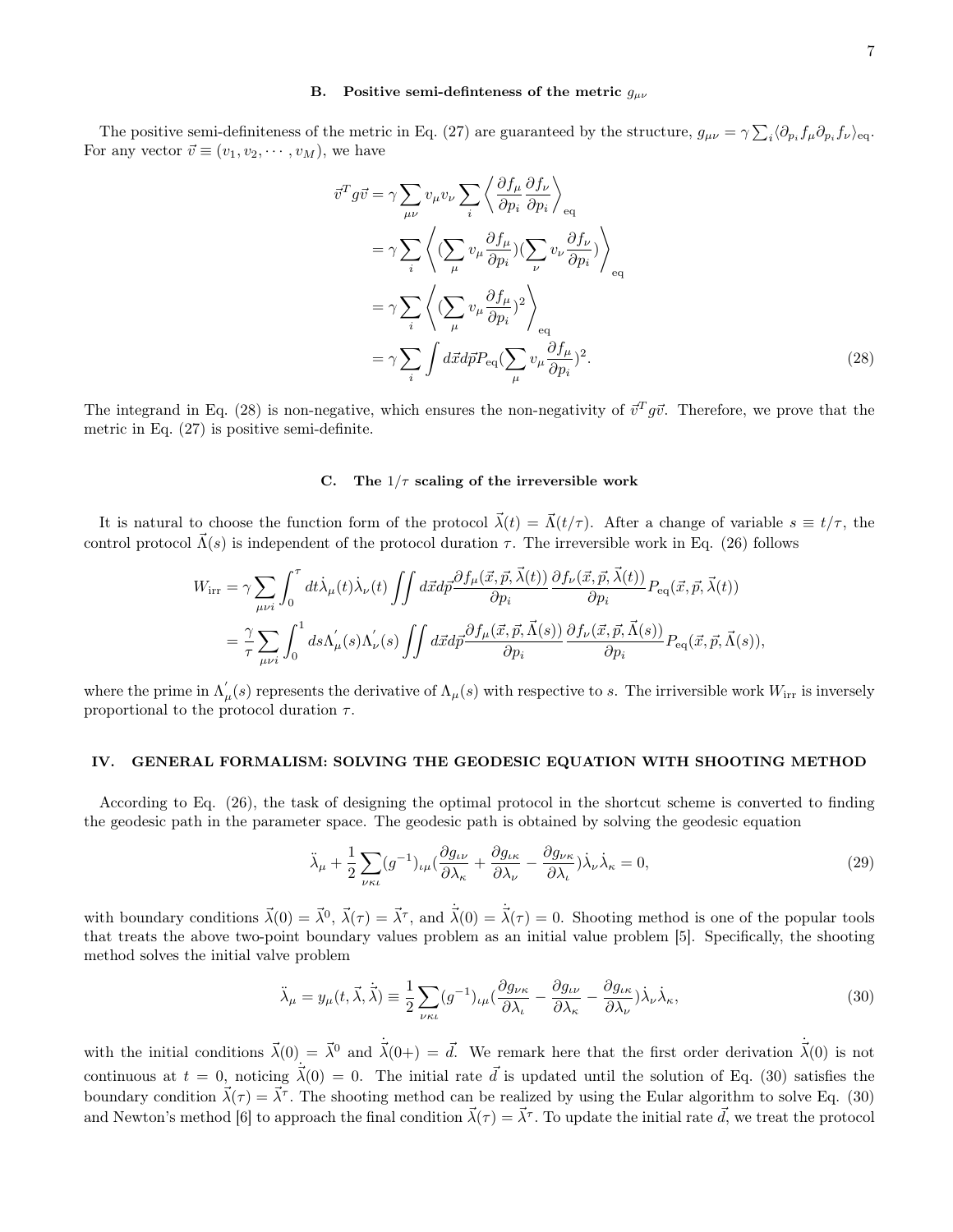8

as a function of the initial rate, i.e.,  $\vec{\lambda}(t, \vec{d})$ , and define  $z_{\mu\nu}(t, \vec{d}) \equiv \partial_{d_{\nu}} \lambda_{\mu}(t, \vec{d})$ . At the final time  $\tau$ , it follows that in Newton's method, the solution of the equation  $\vec{\lambda}^{\tau} = \vec{\lambda}(\tau, \vec{d})$  is approximated as the solution of the equation

$$
\vec{\lambda}^{\tau} \approx \vec{\lambda}(\tau, \vec{d}^{(k)}) + z(\tau, \vec{d}^{(k)}) (\vec{d}^{(k+1)} - \vec{d}^{(k)}), \tag{31}
$$

where  $\vec{d}^{(k)}$  represents the current iteration and  $\vec{d}^{(k+1)}$  represents the next iteration. Rearranging Eq. (31) yields

$$
\vec{d}^{(k+1)} = \vec{d}^{(k)} + z^{-1}(\tau, \vec{d}^{(k)})(\vec{\lambda}^{\tau} - \vec{\lambda}(\tau, \vec{d}^{(k)})),\tag{32}
$$

which gives the process to obtain each new iteration  $\vec{d}^{(k+1)}$  from the previous iteration  $\vec{d}^{(k)}$ . Here,  $z^{-1}(\tau, \vec{d}^{(k)})$  in Eq. (32) is obtained by solving the evolution equation as

$$
\ddot{z}_{\mu\nu}(t,\vec{d}) = \frac{\partial \ddot{\lambda}_{\mu}}{\partial d_{\nu}} = \frac{\partial y_{\mu}}{\partial d_{\nu}} \n= \sum_{\kappa} (\frac{\partial y_{\mu}}{\partial \lambda_{\kappa}} \frac{\partial \lambda_{\kappa}}{\partial d_{\nu}} + \frac{\partial y_{\mu}}{\partial \dot{\lambda}_{\kappa}} \frac{\partial \dot{\lambda}_{\kappa}}{\partial d_{\nu}}) \n= \sum_{\kappa} (\frac{\partial y_{\mu}}{\partial \lambda_{\kappa}} z_{\kappa\nu} + \frac{\partial y_{\mu}}{\partial \dot{\lambda}_{\kappa}} \dot{z}_{\kappa\nu}),
$$
\n(33)

which is derived by taking derivative of Eq. (30) over  $\vec{d}$ . The accompanied initial conditions follow as  $z_{\mu\nu}(0,\vec{d})=0$ and  $\dot{z}_{\mu\nu}(0+, \vec{d}) = \delta_{\mu\nu}$ . The shooting method to solve the geodesic equation (29) is summarized as follows. Firstly, choosing a proper initial rate  $\vec{d}^{(1)}$ , we solve Eqs. (30) and (33) to obtain the first iteration  $\vec{\lambda}(\tau, \vec{d}^{(1)})$  and  $z(\tau, \vec{d}^{(1)})$ . Secondly, we get the updated rate  $\vec{d}^{(2)}$  by using Eq. (32) and repeat the first step to solve for the next iteration  $\vec{\lambda}(\tau, \vec{d}^{(2)})$  and  $z(\tau, \vec{d}^{(2)})$ . The iterator finally stops in the kth iteration when  $|\vec{\lambda}^{\tau} - \vec{\lambda}(\tau, \vec{d}^{(k)})| < \epsilon$  with  $\epsilon$  representing the termination precision. Then, the solution of the the geodesic equation (29) is  $\vec{\lambda}(t, \vec{d}^{(k)})$ .

## V. EXAMPLE: UNDERDAMPED BROWNIAN MOTION

#### A. The auxiliary Hamiltonian for an one-dimensional system

We consider an underdamped Brownian particle system in an one-dimensional harmonic potential with the Hamiltonian

$$
H_o(x, p, \vec{\lambda}) = \frac{p^2}{2} + U_o(x, \vec{\lambda}),\tag{34}
$$

where  $U_o(x, \vec{\lambda}) = \lambda_1(t)x^2/2 - \lambda_2(t)x$  is a controllable potential. The auxiliary Hamiltonian  $H_a = H_a(x, p, t)$  follows

$$
\left(\frac{dF}{d\lambda_1} - \frac{\partial U_o}{\partial \lambda_1}\right)\dot{\lambda}_1 + \left(\frac{dF}{d\lambda_2} - \frac{\partial U_o}{\partial \lambda_2}\right)\dot{\lambda}_2 = \frac{\gamma}{\beta}\frac{\partial^2 H_a}{\partial p^2} - \gamma p\frac{\partial H_a}{\partial p} + \frac{\partial U_o}{\partial x}\frac{\partial H_a}{\partial p} - p\frac{\partial H_a}{\partial x}.\tag{35}
$$

The function  $f_1$  and  $f_2$  in the auxiliary Hamiltonian  $U_a(x, p, t) = \lambda_1 f_1(x, p, \lambda_1, \lambda_2) + \lambda_2 f_2(x, p, \lambda_1, \lambda_2)$  satisfy the following equations

$$
\frac{\gamma}{\beta} \frac{\partial^2 f_1}{\partial p^2} - \gamma p \frac{\partial f_1}{\partial p} + \frac{\partial U_o}{\partial x} \frac{\partial f_1}{\partial p} - p \frac{\partial f_1}{\partial x} = \frac{dF}{d\lambda_1} - \frac{\partial U_o}{\partial \lambda_1},\tag{36}
$$

and

$$
\frac{\gamma}{\beta} \frac{\partial^2 f_2}{\partial p^2} - \gamma p \frac{\partial f_2}{\partial p} + \frac{\partial U_o}{\partial x} \frac{\partial f_2}{\partial p} - p \frac{\partial f_2}{\partial x} = \frac{dF}{d\lambda_2} - \frac{\partial U_o}{\partial \lambda_2}.
$$
\n(37)

By assuming that  $f_1 = a_1(t)p^2 + a_2(t)xp + a_3(t)p + a_4(t)x^2 + a_5(t)x$ , we can exactly derive the form

$$
f_1(x, p, \lambda_1, \lambda_2) = \frac{1}{4\gamma\lambda_1} \left[ (p - \gamma x)^2 + \lambda_1 x^2 \right] - \frac{\lambda_2 p}{2\lambda_1^2} + \left( \frac{\gamma\lambda_2}{2\lambda_1^2} - \frac{\lambda_2}{2\gamma\lambda_1} \right) x. \tag{38}
$$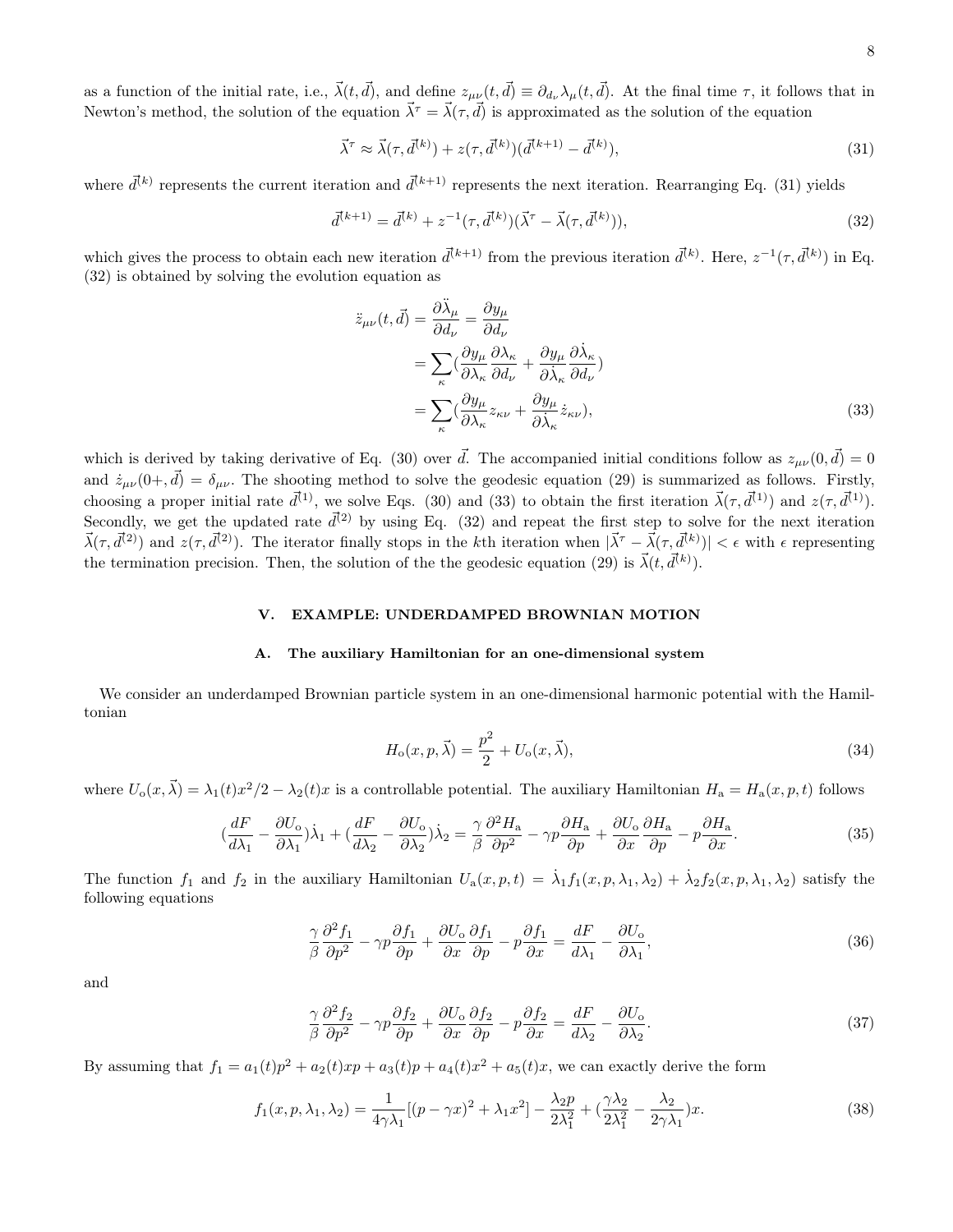With similar derivations, we can obtain

$$
f_2(x, p, \lambda_1, \lambda_2) = \frac{p}{\lambda_1} - \frac{\gamma x}{\lambda_1}.
$$
\n(39)

Therefore, the auxiliary Hamiltonian takes the form

$$
H_a(x, p, t) = \dot{\lambda}_1 \left\{ \frac{1}{4\gamma \lambda_1} \left[ (p - \gamma x)^2 + \lambda_1 x^2 \right] - \frac{\lambda_2 p}{2\lambda_1^2} + \left( \frac{\gamma \lambda_2}{2\lambda_1^2} - \frac{\lambda_2}{2\gamma \lambda_1} \right) x \right\} + \dot{\lambda}_2 \left( \frac{p}{\lambda_1} - \frac{\gamma x}{\lambda_1} \right). \tag{40}
$$

## B. The geodesic protocol for an underdamped Brownian particle system

The metric in Eq. (27) for the current underdamped Brownian motion takes the form

$$
g = \begin{pmatrix} \frac{1}{4\beta\gamma\lambda_1^2} + \frac{\gamma}{4\beta\lambda_1^3} + \frac{\gamma\lambda_2^2}{\lambda_1^4} & -\frac{\gamma\lambda_2}{\lambda_1^3} \\ -\frac{\gamma\lambda_2}{\lambda_1^3} & \frac{\gamma}{\lambda_1^2} \end{pmatrix},
$$

which results in the geodesic equations for the minimal work as

$$
\ddot{\lambda}_1 - \frac{\dot{\lambda}_1^2 (3\gamma^2 + 2\lambda_1)}{2\lambda_1 (\gamma^2 + \lambda_1)} = 0,
$$
  

$$
\ddot{\lambda}_2 - \frac{2\dot{\lambda}_1 \dot{\lambda}_2}{\lambda_1} + \frac{\dot{\lambda}_1^2 \lambda_2 (\gamma^2 + 2\lambda_1)}{2\lambda_1^2 (\gamma^2 + \lambda_1)} = 0.
$$
 (41)

Two boundary conditions  $\vec{\lambda}(0) = \vec{\lambda}^0$  and  $\vec{\lambda}(\tau) = \vec{\lambda}^{\tau}$  are accompanied with the geodesic equation. We first solve Eq. (41) using the shooting method mentioned above. The geodesic equation (41) can be rewritten as

$$
\ddot{\lambda}_1 = y_1(t, \vec{\lambda}, \dot{\vec{\lambda}}) \equiv \frac{\dot{\lambda}_1^2 (2\lambda_1 + 3\gamma^2)}{2\lambda_1 (\lambda_1 + \gamma^2)},
$$
\n
$$
\ddot{\lambda}_2 = y_2(t, \vec{\lambda}, \dot{\vec{\lambda}}) \equiv \frac{2\dot{\lambda}_1 \dot{\lambda}_2}{\lambda_1} - \frac{\dot{\lambda}_1^2 \lambda_2 (2\lambda_1 + \gamma^2)}{2\lambda_1^2 (\lambda_1 + \gamma^2)}.
$$
\n(42)

As shown in Sec. IV, the algorithm to solve Eq. (42) proceeds as follows:

In the simulation, we set the parameters as  $\vec{\lambda}(0) = (1, 1), \vec{\lambda}(\tau) = (16, 2), k_B T = 1$ , and  $\gamma = 1$ . The initial rate is chosen as  $\vec{d} = (1, 1)$ , the operation time is  $\tau = 1$  with the time step  $\delta t = 10^{-3}$ , and the termination precision is set as  $\epsilon = 10^{-4}$ . The simulation results are presented in Fig. 2 of the main text.

Fortunately, the geodesic equation (41) can also be solved analytically. Substituting the auxiliary Hamiltonian in Eq. (40) into the irreversible work in Eq. (26), we obtain

$$
\dot{W}_{irr} = \frac{\dot{\lambda}_1^2}{4\beta\gamma\lambda_1^2} + \frac{\gamma\dot{\lambda}_1^2}{4\beta\lambda_1^3} + \frac{\gamma\dot{\lambda}_1^2\lambda_2^2}{\lambda_1^4} - \frac{2\gamma\dot{\lambda}_1\dot{\lambda}_2\lambda_2}{\lambda_1^3} + \frac{2\gamma\dot{\lambda}_2^2}{\lambda_1^2}
$$
\n
$$
= \frac{\dot{\lambda}_1^2(\lambda_1 + \gamma^2)}{4\beta\gamma\lambda_1^3} + \gamma(\frac{\dot{\lambda}_1\lambda_2}{\lambda_1^2} - \frac{\dot{\lambda}_2}{\lambda_1})^2
$$
\n
$$
= \frac{\dot{\lambda}_1^2(\lambda_1 + \gamma^2)}{4\beta\gamma\lambda_1^3} + \gamma[\frac{d}{dt}(\frac{\lambda_2}{\lambda_1})]^2.
$$
\n(43)

We can simplify the expression in Eq. (43) with a new set of parameters,

$$
\dot{y} \equiv \dot{\lambda}_1 \sqrt{\frac{\lambda_1 + \gamma^2}{4\beta\gamma\lambda_1^3}}, \dot{z} \equiv \frac{d}{dt} (\frac{\sqrt{\gamma\lambda_2}}{\lambda_1}),\tag{44}
$$

and the irreversible work follows  $\dot{W}_{irr} = \dot{y}^2 + \dot{z}^2$ , indicating a flatten manifold in the geometric space. The corresponding geodesic equation follows  $\ddot{y} = 0$  and  $\ddot{z} = 0$  which gives

$$
\dot{\lambda}_1 = \frac{w_{\rm b}}{\tau} \sqrt{\frac{\lambda_1^3}{\lambda_1 + \gamma^2}},
$$
\n
$$
\frac{\lambda_2}{\lambda_1} = m_{\rm b} t / \tau + n_{\rm b},
$$
\n(45)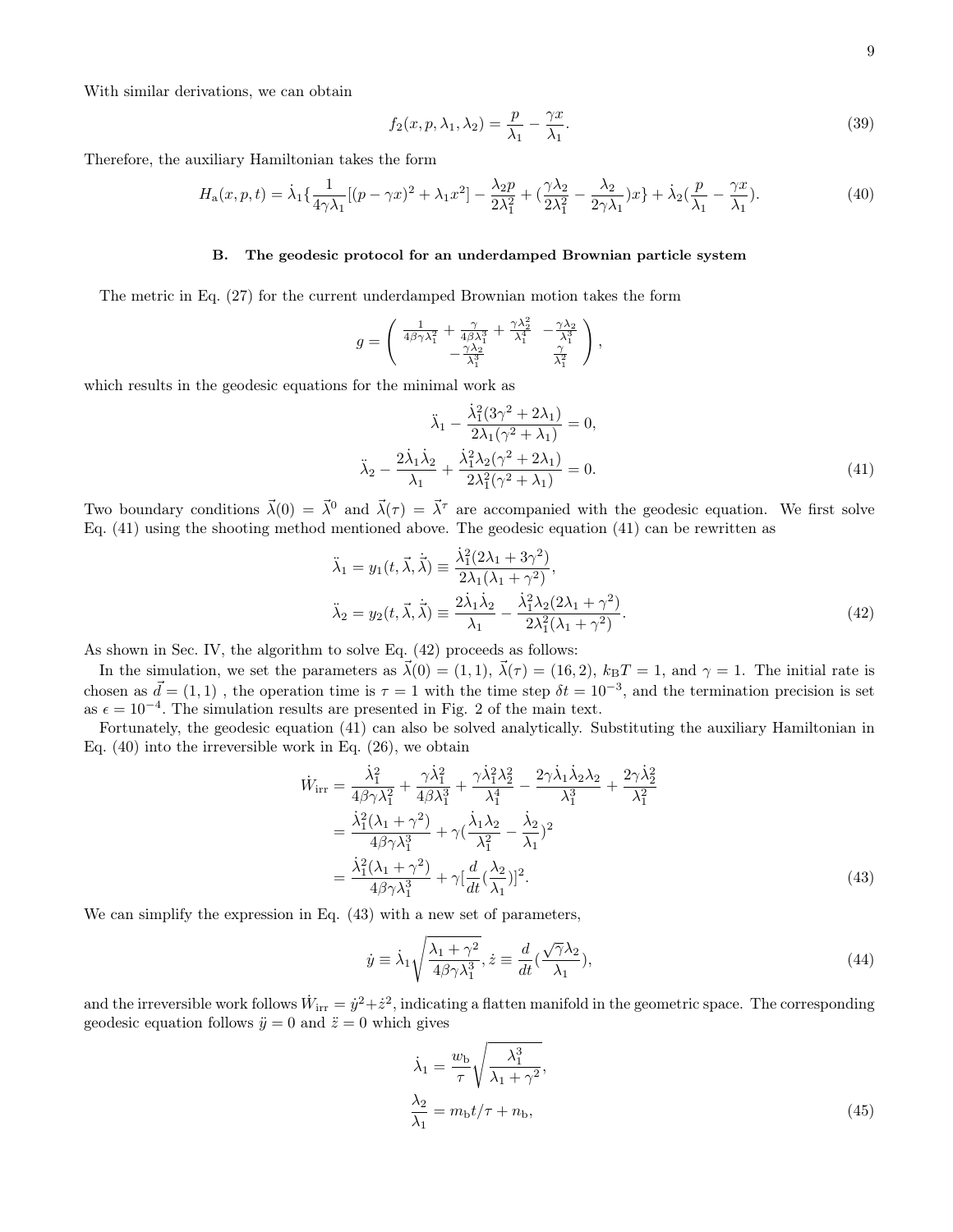**Data:** Choose  $\vec{\lambda}(0+) = \vec{d}(k)$ , with  $k = 0$ ; Choose  $\delta t$  such that  $N\delta t = \tau$  where N is the number of steps;

10

 $\vec{\lambda}(0) = \vec{\lambda}^0$ ,  $\dot{\vec{\lambda}}(0) = \vec{d}(k)$ ,  $z(0) = 0$ ,  $\dot{z}_{11}(0) = \dot{z}_{22}(0) = 1$ ,  $\dot{z}_{12}(0) = \dot{z}_{21}(0) = 0$ ; 4 for  $m = 0, 1, 2, \dots, N - 1$  do<br>5 for  $\mu = 1, 2$  do for  $\mu = 1, 2$  do 6  $\Box$   $\lambda_{\mu}((m+1)\delta t) = \lambda_{\mu}(m\delta t) + \dot{\lambda}_{\mu}(m\delta t)\delta t;$  $\begin{array}{ll} \tau & | & | & \dot{\lambda}_{\mu}((m+1)\delta t)=\dot{\lambda}_{\mu}(m\delta t)+y_{\mu}(m\delta t)\delta t; \end{array}$  $8 \mid \cdot \cdot$  end 9 | for  $\mu = 1, 2$  do 10 **for**  $\nu = 1, 2$  do 11  $\vert$   $\vert$   $\vert$   $\vert$   $\vert$   $z_{\mu\nu}((m+1)\delta t) = z_{\mu\nu}(m\delta t) + \dot{z}_{\mu\nu}(m\delta t)\delta t;$ 12  $\begin{array}{|c|c|} \hline \rule{0pt}{12pt}\quad & \dot{z}_{\mu\nu}((m+1)\delta t)=\dot{z}_{\mu\nu}(m\delta t)+\sum_\kappa[\frac{\partial y_\mu}{\partial \lambda_\kappa}z_{\kappa\nu}+\frac{\partial y_\mu}{\partial \dot{\lambda}_\kappa}\dot{z}_{\kappa\nu}]\delta t; \hline \end{array}$ 13 | | | end 14 end 15 end 16  $d_1(k+1) = d_1(k) + \frac{(\lambda_1^T - \lambda_1(\tau))z_{22} - (\lambda_2^T - \lambda_2(\tau))z_{12}}{z_{11}z_{22} - z_{21}z_{12}};$ 17  $d_2(k+1) = d_2(k) + \frac{(\lambda_2^{\tau} - \lambda_2(\tau))z_{21} - (\lambda_1^{\tau} - \lambda_1(\tau))z_{11}}{z_{21}z_{12} - z_{11}z_{22}};$ 18 end where the parameters  $w_{\rm b} = -[2\sqrt{1 + \gamma^2/\lambda_1} + \ln(\sqrt{1 + \gamma^2/\lambda_1} - 1) - \ln(\sqrt{1 + \gamma^2/\lambda_1} + 1)]\Big|_{\lambda_1(0)}^{\lambda_1(\tau)}$ ,  $m_{\rm b} = (\lambda_2(\tau)\lambda_1(0) \lambda_2(0)\lambda_1(\tau) /(\lambda_1(\tau)\lambda_1(0))$ , and  $n_\text{b} = \lambda_2(0) / \lambda_1(0)$ . The final geodesic protocol is shown as Fig. 2 in the main text.

**Result:** Optimal control protocol  $\vec{\lambda}(\tau)$ ;

1 while  $(|\vec{\lambda}^{\tau} - \vec{\lambda}(\tau)| > \epsilon)$  do

2  $k = k + 1;$ 

3

#### C. The stochastic simulations

The motion of the Brownian particle is governed by the Langevin equation as

$$
\begin{aligned}\n\dot{x} &= \frac{\partial H_o}{\partial p} + \frac{\partial H_a}{\partial p}, \\
\dot{p} &= -\frac{\partial H_o}{\partial x} - \frac{\partial H_a}{\partial x} - \gamma \dot{x} + \xi(t),\n\end{aligned} \tag{46}
$$

where  $\xi$  represents the standard Gaussian white noise satisfying  $\langle \xi(t) \rangle = 0$  and  $\langle \xi(t) \xi(t') \rangle = 2\gamma k_B T \delta(t - t')$ . We introduce the characteristic length  $l_c \equiv (k_B T/\lambda_1(0))^{1/2}$ , the characteristic times  $\tau_1 = m/\gamma$  and  $\tau_2 = \gamma/\lambda_1(0)$  to define the dimensionless coordinate  $\tilde{x} \equiv x/l_c$ , momentum  $\tilde{p} \equiv p\tau/(ml_c)$ , time  $s \equiv t/\tau$ , and the control protocol  $\tilde{\lambda} \equiv \lambda/(kl_c^2)$ . The dimensionless Langevin equation follows

$$
\tilde{x}' = \tilde{p} + \alpha \tilde{\tau}^2 \frac{\partial \tilde{H}_a}{\partial \tilde{p}},
$$
  

$$
\tilde{p}' = -\alpha \tilde{\tau}^2 \frac{\partial \tilde{H}_o}{\partial \tilde{x}} - \alpha \tilde{\tau}^2 \frac{\partial \tilde{H}_a}{\partial \tilde{x}} - \tilde{\tau} \tilde{x}' + \tilde{\tau} \sqrt{2\alpha \tilde{\tau}} \zeta(s),
$$
\n(47)

where  $\tilde{\tau} \equiv \tau/\tau_1$  and  $\alpha \equiv \tau_1/\tau_2$ . The prime represents the derivative with respective to dimensionless time s.  $\zeta(s)$  is a Gaussian white noise satisfying  $\langle \zeta(s) \rangle = 0$  and  $\langle \zeta(s_1) \zeta(s_2) \rangle = \delta(s_1 - s_2)$ . The Hamiltonian  $H_0$  and  $H_a$  are rewritten with the dimensionless parameters as

$$
\tilde{H}_o(\tilde{x}, s) = \frac{1}{\alpha \tilde{\tau}^2} \frac{\tilde{p}^2}{2} + \frac{1}{2} \tilde{\lambda}_1 \tilde{x}^2 - \tilde{\lambda}_2 \tilde{x}
$$
\n(48)

and

$$
\tilde{H}_{\rm a}(\tilde{x}, \tilde{p}, s) = \frac{\tilde{\lambda}'_1}{4\tilde{\tau}\tilde{\lambda}_1} \left[ \frac{1}{\alpha \tilde{\tau}^2} (\tilde{p} - \tilde{\tau}\tilde{x})^2 + \tilde{\lambda}_1 \tilde{x}^2 \right] \n- \frac{\tilde{\lambda}'_1 \tilde{\lambda}_2}{2\alpha \tilde{\tau}^2 \tilde{\lambda}_1^2} (\tilde{p} + \tilde{\tau}\tilde{x} - \alpha \tilde{\tau}\tilde{\lambda}_1 \tilde{x}) + \tilde{\lambda}'_2 (\frac{\tilde{p}}{\alpha \tilde{\tau}^2 \tilde{\lambda}_1} - \frac{\tilde{x}}{\alpha \tilde{\tau} \tilde{\lambda}_1}).
$$
\n(49)